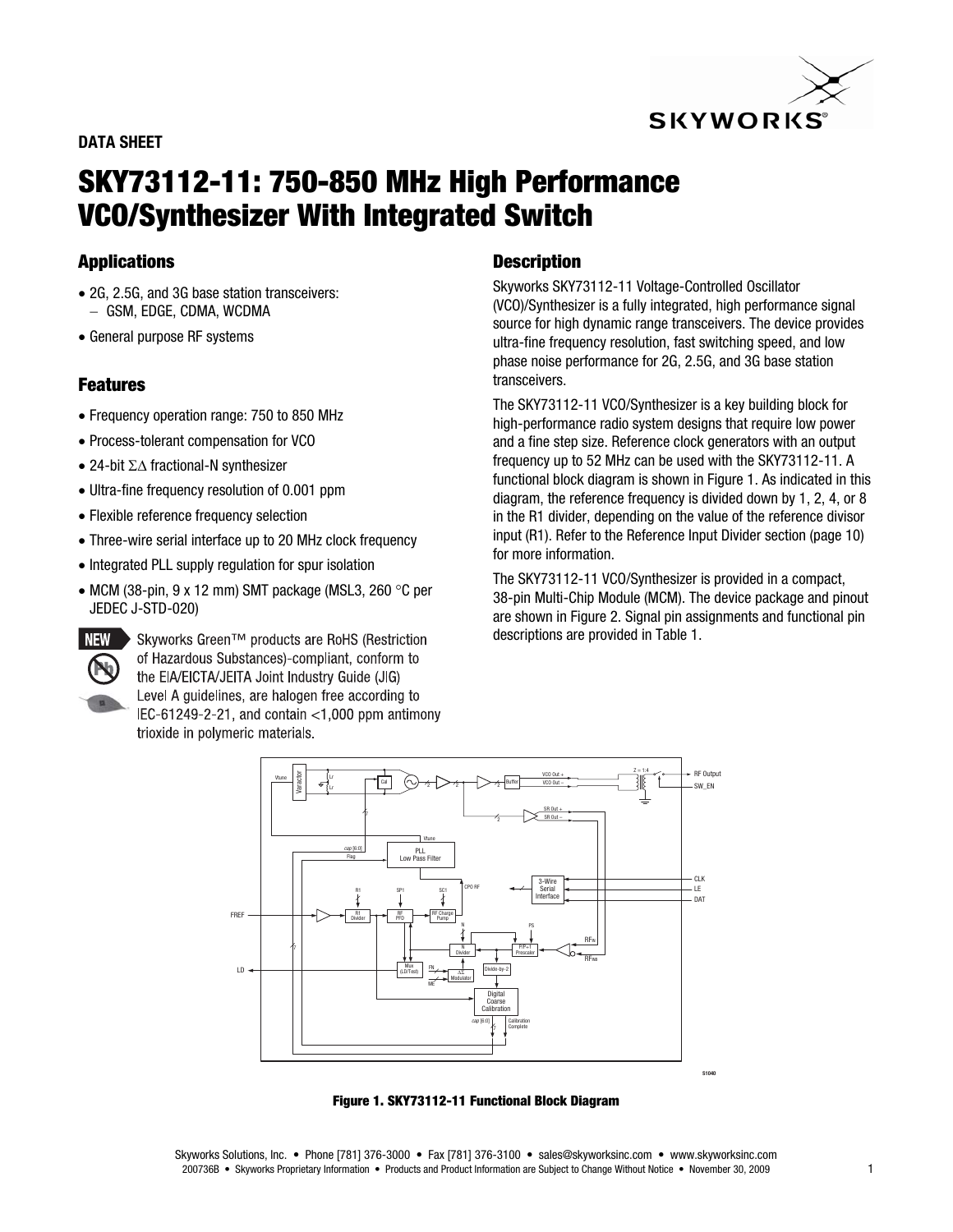

**Figure 2. SKY73112-11 Pinout– 38-Pin MCM Package (Top View)** 

| Pin#           | <b>Name</b> |                                     | Pin# | <b>Name</b> |                           |
|----------------|-------------|-------------------------------------|------|-------------|---------------------------|
|                |             | <b>Description</b>                  |      |             | <b>Description</b>        |
| 1              | <b>GND</b>  | Ground                              | 20   | <b>GND</b>  | Ground                    |
| 2              | <b>GND</b>  | Ground                              | 21   | N/C         | No connection             |
| 3              | <b>GND</b>  | Ground                              | 22   | LD          | Lock detect output        |
| 4              | SW_EN       | Synthesizer RF output switch enable | 23   | <b>FREF</b> | Frequency reference input |
| 5              | <b>GND</b>  | Ground                              | 24   | <b>GND</b>  | Ground                    |
| 6              | <b>GND</b>  | Ground                              | 25   | GND         | Ground                    |
| $\overline{7}$ | GND         | Ground                              | 26   | <b>GND</b>  | Ground                    |
| 8              | <b>GND</b>  | Ground                              | 27   | N/C         | No connection             |
| 9              | <b>GND</b>  | Ground                              | 28   | GND         | Ground                    |
| 10             | RF_OUT      | Synthesizer output                  | 29   | <b>GND</b>  | Ground                    |
| 11             | <b>GND</b>  | Ground                              | 30   | <b>GND</b>  | Ground                    |
| 12             | <b>GND</b>  | Ground                              | 31   | <b>GND</b>  | Ground                    |
| 13             | GND         | Ground                              | 32   | GND         | Ground                    |
| 14             | N/C         | No connection                       | 33   | N/C         | No connection             |
| 15             | <b>GND</b>  | Ground                              | 34   | <b>GND</b>  | Ground                    |
| 16             | <b>GND</b>  | Ground                              | 35   | GND         | Ground                    |
| 17             | <b>CLK</b>  | Serial port clock                   | 36   | <b>GND</b>  | Ground                    |
| 18             | <b>DATA</b> | Serial port data                    | 37   | VDD         | $+5$ V power supply       |
| 19             | LE          | Serial port latch enable            | 38   | GND         | Ground                    |

#### **Table 1. SKY73112-11 Signal Descriptions**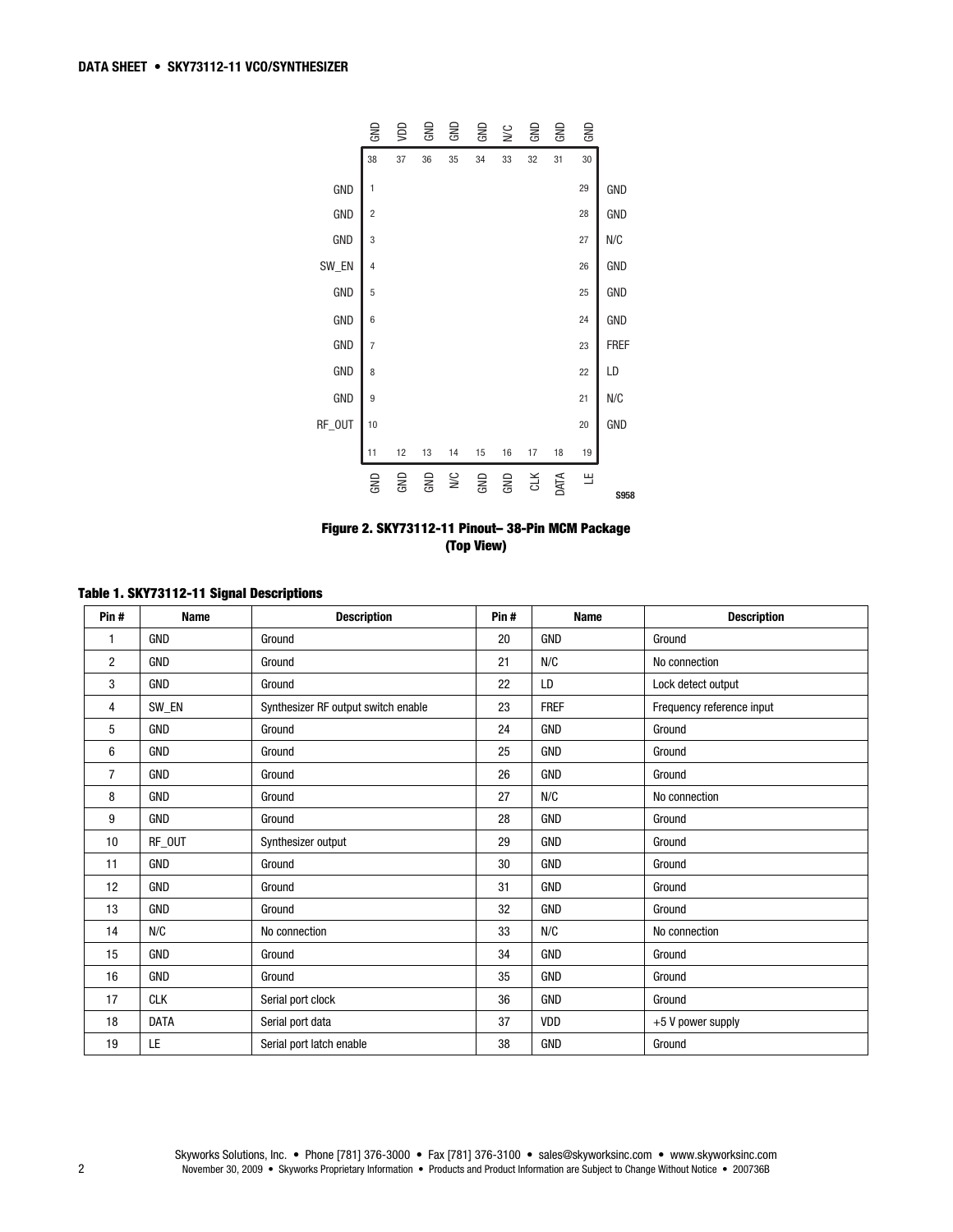#### **Technical Description**

The SKY73112-11 is a fractional-N frequency synthesizer using a  $\Sigma\Delta$  modulation technique. The fractional-N implementation provides low in-band noise by having a low division and fast frequency settling time. The device also provides programmable, arbitrary fine frequency resolution. This compensates the frequency synthesizer for crystal frequency drift.

#### **Serial I/O Control Interface**

The SKY73112-11 is programmed through a three-wire serial bus control interface using four 26-bit words. The three-wire interface consists of three signals: CLK (pin 17), LE (pin 19), and the bit serial data line DATA (pin 18). The convention is to load data from the most significant bit to the least significant bit (MSB to LSB). A serial data input timing diagram is shown in Figure 3. Preset timing parameter values are provided in Table 2.

Although the SKY73112-11 uses a 5 V DC supply, the internal voltage regulator has a 3.3 V output for the PLL. Therefore, the input DC voltage for the serial interface (CLK, DATA, and LE signals) should be set to 3.3 V or lower.

Figure 4 depicts the serial bus, which consists of one 26-bit load register and four separate 24-bit registers. Data is initially clocked into the load register starting with the MSB and ending with the LSB. The LE signal is used to gate the clock to the load register, requiring the LE signal to be brought low before the data load. Data is shifted on the rising edge of CLK.

The two final LSBs are decoded to determine which holding register should latch the data. The falling edge of LE latches the data into the appropriate holding register. This programming sequence must be repeated to fill all four holding registers.

The specific hold register addresses are determined by the wd\_0 and wd 1 parameters in the load register. These are the two LSBs (bits [1:0]) as shown in Figure 4. Table 3 lists the four hold registers and their respective addresses as determined in the load register.

The contents of each word in the load register are used to program the four hold registers described in Tables 4 through 7. The dpll\_ctrl parameter (bits [19:2] of Word 1) programs the Digital Phase Locked Loop (DPLL) block. Each of the 18 bits that comprise the dpll\_ctrl parameter map directly to the signal ports on the DPLL block as shown in Table 8 (except for the dpll\_flag\_override and dpll\_flag\_value parameters).

Loading new data into a holding register not associated with the synthesizer frequency programming does not reset or change the synthesizer. The synthesizer should not lose lock before, during, or after a new serial word load that does not change the programmed frequency.

#### **VCO Auto-Tuning Loop**

A VCO auto-tuning loop provides the proper 7-bit coarse tuning setting for the VCO switch capacitors in the VCO output. This sets the oscillation frequency as close to target as possible before starting fine analog tuning.

When VCO auto-tuning is enabled, the PLL performs a seven-step successive approximation process to digitally tune the VCO close to the final programmed frequency. Once that is complete, analog tuning is switched in to lock the VCO to the programmed frequency.

The auto-tuning loop is designed to compensate process variation so that the VCO fine tuning range can be reduced to cover temperature variation only. It significantly reduces VCO gain (Kv) which reduces VCO phase noise.

There are two conditions that enable the VCO auto-tuning function: a Power-On-Reset (POR) and a change in frequency. The difference in the program flow under each of these conditions is illustrated in Figure 5. Under either condition, dpll\_en (bit [20] of Word 1) should first be cleared so that a rising edge pulse can be generated. Following this pulse, set dpll\_en to enable VCO autotuning.

A POR timing diagram is shown in Figure 6. VCO auto-tuning details in the frequency and time domains are shown in Figure 7.



**Figure 3. SKY73112-11 Serial Data Input Timing Diagram (MSB First)** 

Skyworks Solutions, Inc. • Phone [781] 376-3000 • Fax [781] 376-3100 • sales@skyworksinc.com • www.skyworksinc.com 200736B • Skyworks Proprietary Information • Products and Product Information are Subject to Change Without Notice • November 30, 2009 3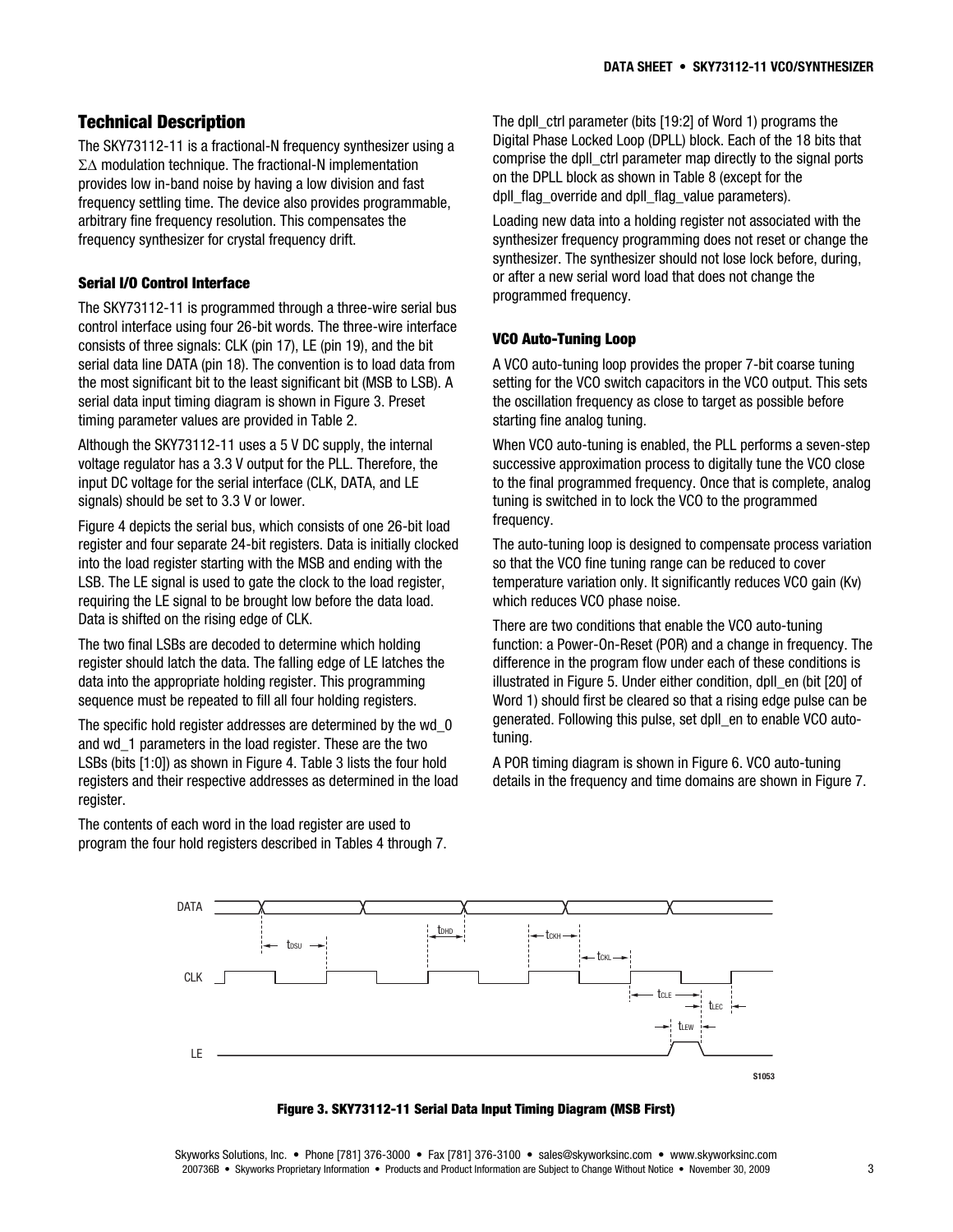#### **Table 2. CLK, DATA, LE Preset Timing Parameters**

| <b>Parameter</b>                      | Value               |
|---------------------------------------|---------------------|
| Input high voltage (V <sub>IH</sub> ) | 1.6V                |
| Input low voltage (V <sub>IL</sub> )  | 0.3V                |
| Input current (IDIG)                  | 1 $\mu$ A (maximum) |
| Clock frequency                       | 15 MHz (maximum)    |
| Clock high (tckH)                     | 15 ns (minimum)     |
| Clock low (tckl.)                     | 15 ns (minimum)     |
| Data set up (tosu)                    | 20 ns (minimum)     |
| Data hold (tohp)                      | 10 ns (minimum)     |
| Clock to latch enable (tcLE)          | 20 ns (minimum)     |
| Latch enable width (tLEW)             | 15 ns (minimum)     |
| Latch enable to clock (tLEC)          | 15 ns (minimum)     |
| Word length                           | 26 bits             |
| Number of words                       | 4                   |
| <b>Current drain</b>                  | $2 \mu A$           |



#### **Figure 4. Serial Bus Block Diagram**

#### **Table 3. SKY73112-11 Hold Registers and Addresses**

| <b>Hold Register Name</b>       | <b>Hold Register Address (Binary) in Load Register Words</b> |                |  |
|---------------------------------|--------------------------------------------------------------|----------------|--|
|                                 | <b>Bit [1]</b>                                               | <b>Bit [0]</b> |  |
| <b>Operation Mode</b>           |                                                              |                |  |
| <b>Auto Calibration Control</b> |                                                              |                |  |
| <b>Frequency Control 1</b>      |                                                              |                |  |
| <b>Frequency Control 2</b>      |                                                              |                |  |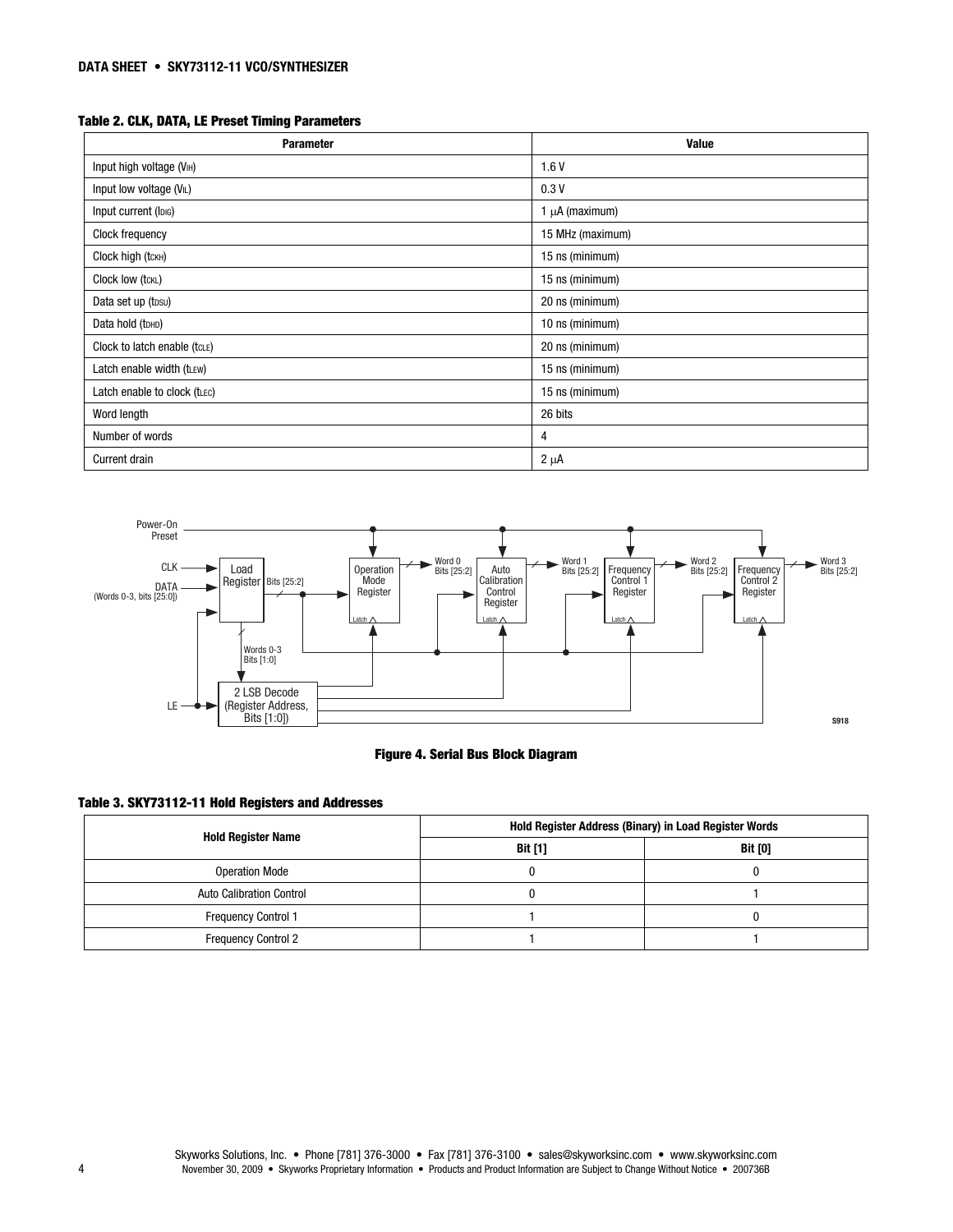| <b>Parameter</b> | <b>Function</b>                                                                                                                                             | <b>State Description</b>                                                                                                                                                                                                                                                                                                                                          | Recommended<br><b>Operational Value</b><br>(Binary) |
|------------------|-------------------------------------------------------------------------------------------------------------------------------------------------------------|-------------------------------------------------------------------------------------------------------------------------------------------------------------------------------------------------------------------------------------------------------------------------------------------------------------------------------------------------------------------|-----------------------------------------------------|
| wd_0, wd_1       | Address bits [1:0]. Must be set to 00b (see<br>Table 3)                                                                                                     |                                                                                                                                                                                                                                                                                                                                                                   | $00\,$                                              |
| cp_output        | Charge pump setting [4:2]                                                                                                                                   | Bits [4:2]:<br>$000 = 200 \mu A$<br>$001 = 400 \mu A$<br>$010 = 600 \mu A$<br>$011 = 800 \mu A$<br>$100 = 1000 \mu A$<br>$101 = 1200 \mu A$<br>$110 = 1400 \mu A$<br>$111 = 1600 \mu A$                                                                                                                                                                           | Application<br>dependent                            |
| cp_delay         | Charge pump delay [6:5]                                                                                                                                     | Bits [6:5]:<br>$00 = 2 nsec$<br>$01 = 4$ nsec<br>$10 = 7$ nsec<br>$11 = 9$ nsec<br>NOTE: this device is fixed at 2 nsec.                                                                                                                                                                                                                                          | 00                                                  |
| pd polar         | Polarity of phase detector [7]                                                                                                                              | Bit [7]:<br>$0 = Negative$<br>$1 = Positive$<br>NOTE: this device is fixed at negative polarity.                                                                                                                                                                                                                                                                  | 0                                                   |
| cp_tristate      | Tri-state selection for the transmit PLL<br>charge pump output [8]                                                                                          | Bit [8]:<br>$0 =$ Charge pump in normal functional mode<br>$1 =$ Charge pump disabled/tri-stated                                                                                                                                                                                                                                                                  | 0                                                   |
| rsvd             | Reserved [9]                                                                                                                                                | Reserved                                                                                                                                                                                                                                                                                                                                                          | 0                                                   |
| sd_sel           | Internal operating voltage control bit for $\Sigma\Delta$<br>synthesizer [10]<br>Note: this bit needs to be programmed<br>together with bits [11] and [12]. | Bit [12] Bit [11] Bit [10]: N-Cntr/R1-Divider ∑∆ Mod<br>Voltage<br>Voltage<br>0 <sup>V</sup><br>0 <sup>V</sup><br>0<br>х<br>х<br>$=$<br>$\mathbf{1}$<br>0<br>1.8V<br>1.8V<br>0<br>$=$<br>$\mathbf{1}$<br>0<br>1<br>1.8V<br>2.4V<br>$\quad =$<br>0<br>1.8V<br>$\mathbf{1}$<br>1<br>2.4V<br>$\equiv$<br>$\mathbf{1}$<br>1<br>2.4V<br>2.4V<br>1<br>$\qquad \qquad =$ | 100                                                 |
| nr_sel           | Internal operating voltage control bit for N-<br>counter and R1 divider [11]<br>See sd_sel parameter (bit [10])                                             | This bit needs to be programmed together with bits [10] and [12].                                                                                                                                                                                                                                                                                                 | $\overline{\phantom{0}}$                            |
| pll_en           | Internal operating voltage control bit for PLL<br>$[12]$<br>See sd_sel parameter (bit [10])                                                                 | This bit needs to be programmed together with bits [10] and [11].                                                                                                                                                                                                                                                                                                 |                                                     |
| ref_bw_sel       | Reference buffer bandwidth [14:13]                                                                                                                          | Bits [14:13]:<br>$00 = 20$ MHz<br>$01 = 30$ MHz<br>$10 = 40$ MHz<br>$11 = 50$ MHz                                                                                                                                                                                                                                                                                 | 11                                                  |

#### **Table 4. Load Register Word 0 (Programs the Operation Mode Register) (1 of 2)**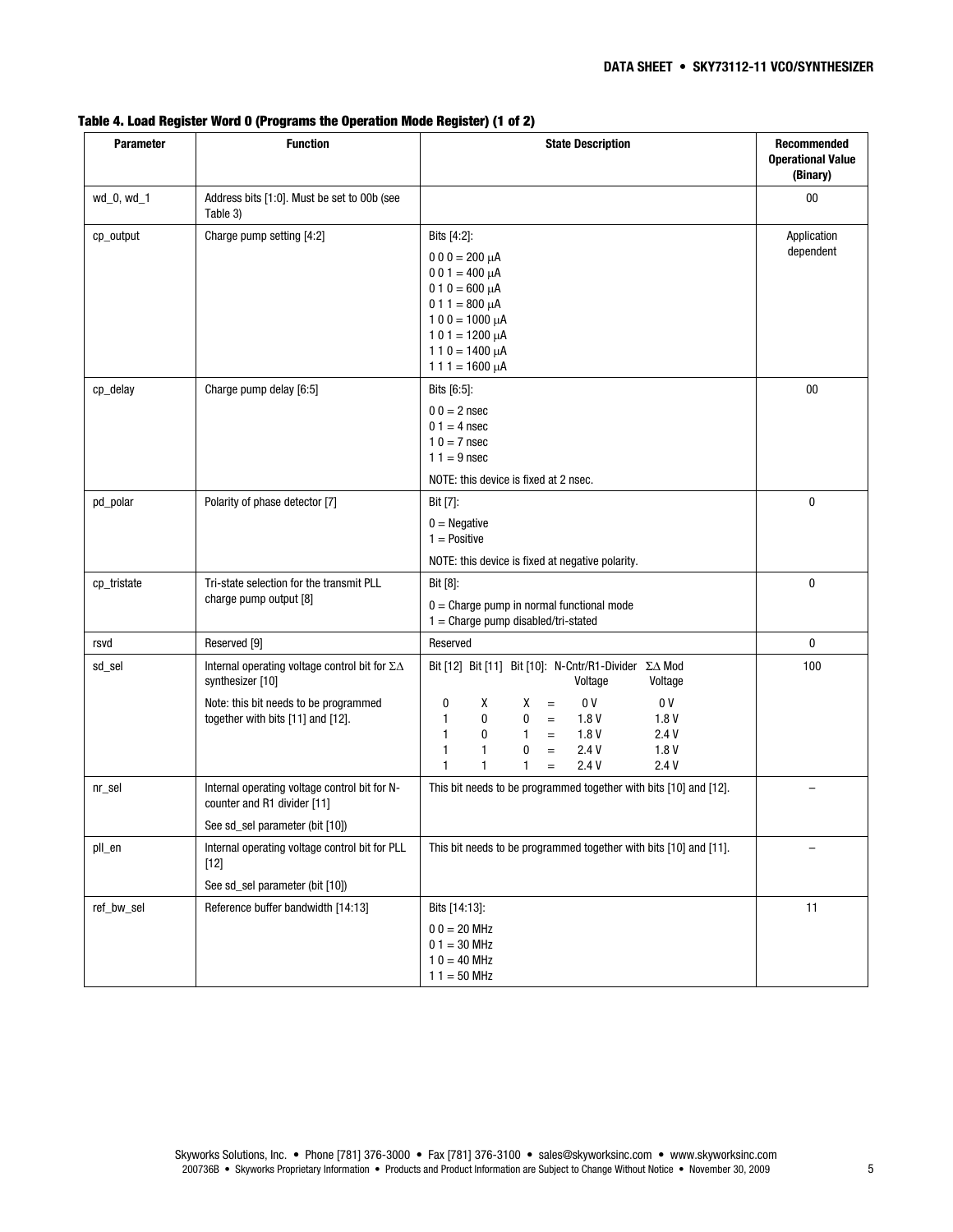| <b>Parameter</b> | <b>Function</b>                                     | <b>State Description</b>                                                                                                                                                                                    | <b>Recommended</b><br><b>Operational Value</b><br>(Binary) |
|------------------|-----------------------------------------------------|-------------------------------------------------------------------------------------------------------------------------------------------------------------------------------------------------------------|------------------------------------------------------------|
| test_mux         | Lock detect and diagnostic output select<br>[17:15] | Bits [17:15]:<br>$000 =$ Lock detect output<br>$001$ = R-divider output<br>$0 1 0 = N$ -divider output<br>$011 = Not used$<br>$100 = Not used$<br>$101$ = Not used<br>$110$ = Not used<br>$111 = DPLL test$ | 000                                                        |
| rsvd             | Reserved [20:18]                                    | Reserved                                                                                                                                                                                                    | 000                                                        |
| pre_curr_sel     | Prescaler current bias [22:21]                      | Bits [22:21]:<br>$00 = 20 \mu A$<br>$01 = 22 \mu A$<br>$10 = 24 \mu A$<br>$11 = 26 \mu A$                                                                                                                   | $00\,$                                                     |
| prescale_sel     | Prescaler mode select [23]                          | Bit [23]:<br>$0 =$ Prescaler in 8/9 divide mode<br>$1 =$ Prescaler in 16/17 divide mode                                                                                                                     | Application<br>dependent                                   |
| rsvd             | Reserved [25:24]                                    | Reserved                                                                                                                                                                                                    | 00                                                         |

#### **Table 4. Load Register Word 0 (Programs the Operation Mode Register) (2 of 2)**

#### **Table 5. Load Register Word 1 (Programs the Auto Calibration Control Register)**

| <b>Parameter</b> | <b>Function</b>                                         | <b>State Description</b>              | Recommended<br><b>Operational Value</b><br>(Binary) |
|------------------|---------------------------------------------------------|---------------------------------------|-----------------------------------------------------|
| wd_0, wd_1       | Address bits [1:0]. Must be set to 01b (see<br>Table 3) |                                       | 01                                                  |
| dpll_ctrl        | DPLL control [19:2]                                     | Refer to Table 8                      | -                                                   |
| dpll_en          | Digital PLL enable flag [20]                            | $0 = Disable DPLL$<br>$=$ Enable DPLL | Refer to Figure 5                                   |
| rsvd             | Reserved [25:21]                                        | Reserved                              | 00000                                               |

#### **Table 6. Load Register Word 2 (Programs the Frequency Control 1 Register) (1 of 2)**

| <b>Parameter</b> | <b>Function</b>                                         | <b>State Description</b>                                    | Recommended<br><b>Operational Value</b><br>(Binary) |
|------------------|---------------------------------------------------------|-------------------------------------------------------------|-----------------------------------------------------|
| wd_0, wd_1       | Address bits [1:0]. Must be set to 10b (see<br>Table 3) |                                                             | 10                                                  |
| rdiv             | Reference divider ratio [3:2]                           | Bits [3:2]:<br>$00 = 8$<br>$01 = 4$<br>$10 = 2$<br>$11 = 1$ | Application<br>dependent                            |
| rsvd             | Reserved [5:4]                                          | Reserved                                                    |                                                     |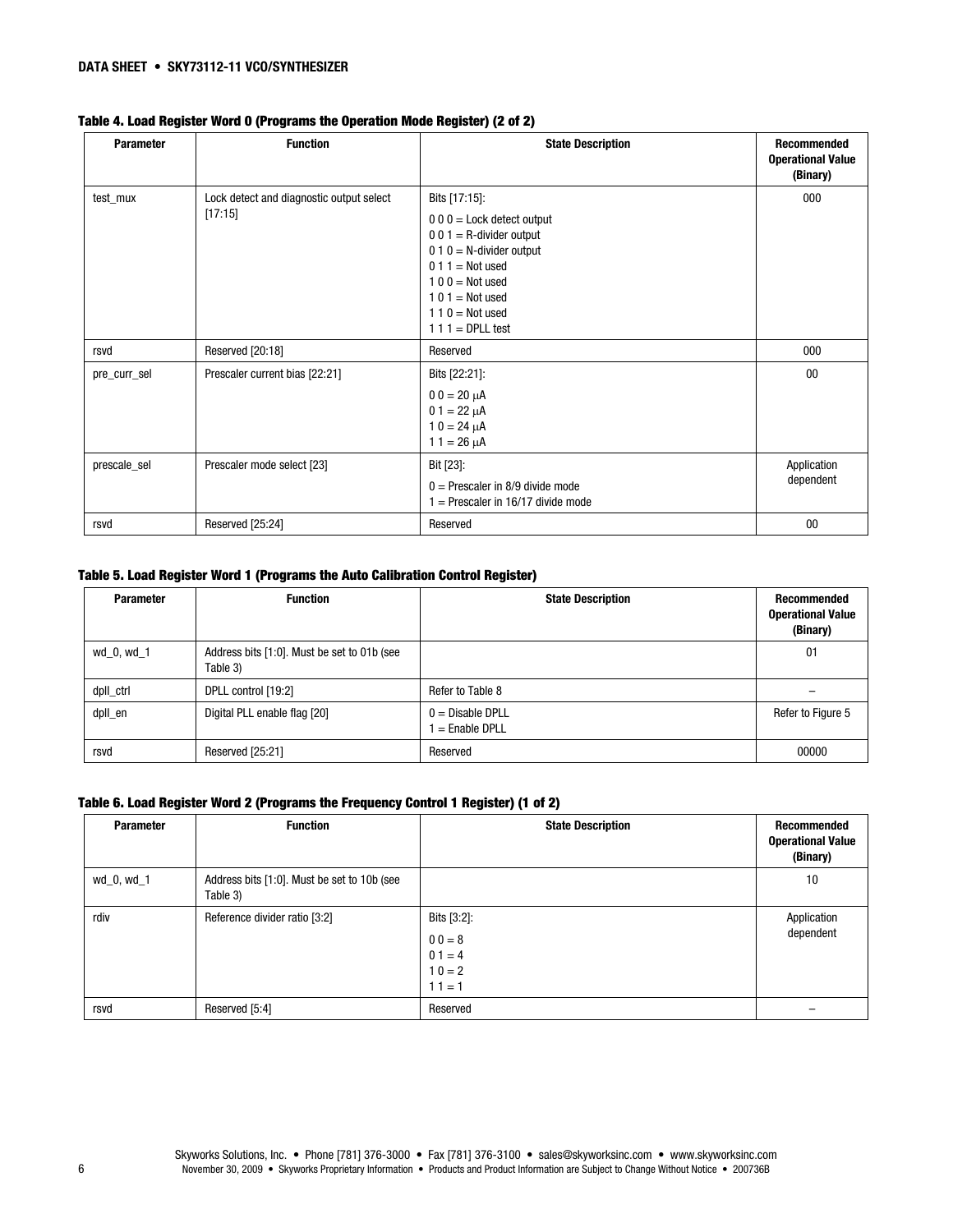| <b>Parameter</b> | <b>Function</b>                                                    | <b>State Description</b>                                                                                                                                                                                                                                                    | <b>Recommended</b><br><b>Operational Value</b><br>(Binary) |
|------------------|--------------------------------------------------------------------|-----------------------------------------------------------------------------------------------------------------------------------------------------------------------------------------------------------------------------------------------------------------------------|------------------------------------------------------------|
| ndiv             | N-divider/prescaler mode for control of M<br>and A counters [15:6] | Bits [15:6]:<br>Bits [15:10]<br>Bits [9:6]<br>M bits [5:0]<br>A bits $[3:0] =$ use 16/17 prescaler<br>M bits [5:0]<br>A bits $[2:0] =$ use 8/9 prescaler                                                                                                                    | Application<br>dependent                                   |
|                  |                                                                    | Note: The six MSBs of ndiv denote the M counter value and the four<br>LSBs denote the A counter value. For the 8/9 prescaler mode, the A<br>counter value requires only three bits. Therefore, bit [9] of ndiv is a<br>"don't care" bit.                                    |                                                            |
| rsvd             | Reserved [16]                                                      | Reserved                                                                                                                                                                                                                                                                    | $\mathbf{0}$                                               |
| mod reset f      | Modulator reset/fractional mode select [17]                        | Bit [17]:<br>$0 =$ Modulator is reset or disabled<br>$1 =$ Modulator is in fractional mode                                                                                                                                                                                  |                                                            |
| fract int sel    | Fractional/integer mode select [18]                                | Bit [18]:<br>$0 =$ Modulator is in integer mode<br>$=$ Modulator is in fractional mode                                                                                                                                                                                      |                                                            |
| rsvd             | Reserved [19]                                                      | Reserved. This bit should always remain set (logic high).                                                                                                                                                                                                                   |                                                            |
| me               | Modulus extender [23:20]                                           | These four bits need to be programmed together with bits [12:2] of<br>Word 3. Bits [23:20] represent the four LSBs ([3:0]) of the 15-bit<br>modulus extender value (ME [14:0]). Refer to the Synthesizer<br>Programming section of this Data Sheet for further information. | Application<br>dependent                                   |
| rsvd             | Reserved [25:24]                                                   | Reserved                                                                                                                                                                                                                                                                    | 00                                                         |

#### **Table 6. Load Register Word 2 (Programs the Frequency Control 1 Register) (2 of 2)**

#### **Table 7. Load Register Word 3 (Programs the Frequency Control 2 Register)**

| <b>Parameter</b> | <b>Function</b>                                         | <b>State Description</b>                                                                                                                                                                                                                                                 | <b>Recommended</b><br><b>Operational Value</b><br>(Binary) |
|------------------|---------------------------------------------------------|--------------------------------------------------------------------------------------------------------------------------------------------------------------------------------------------------------------------------------------------------------------------------|------------------------------------------------------------|
| wd 0, wd 1       | Address bits [1:0]. Must be set to 11b (see<br>Table 3) |                                                                                                                                                                                                                                                                          | 11                                                         |
| me               | Modulus extender [12:2]                                 | These 11 bits need to be programmed together with bits [23:20] of<br>Word 2. Bits [12:2] represent the 11 MSBs ([14:4]) of the 15-bit<br>modulus extender value (ME [14:0]). Refer to the Synthesizer<br>Programming section of this Data Sheet for further information. | Application<br>dependent                                   |
| fn               | Fractional divisor code [20:13]                         | Bits [20:13] represent the 8-bit fractional divisor code (FN [7:0]).<br>Refer to the Synthesizer Programming section of this Data Sheet for<br>information.                                                                                                              | Application<br>dependent                                   |
| rsvd             | Reserved [23:21]                                        | These three bits should always remain cleared (logic low).                                                                                                                                                                                                               |                                                            |
| rsvd             | Reserved [25:24]                                        | Reserved                                                                                                                                                                                                                                                                 | 00                                                         |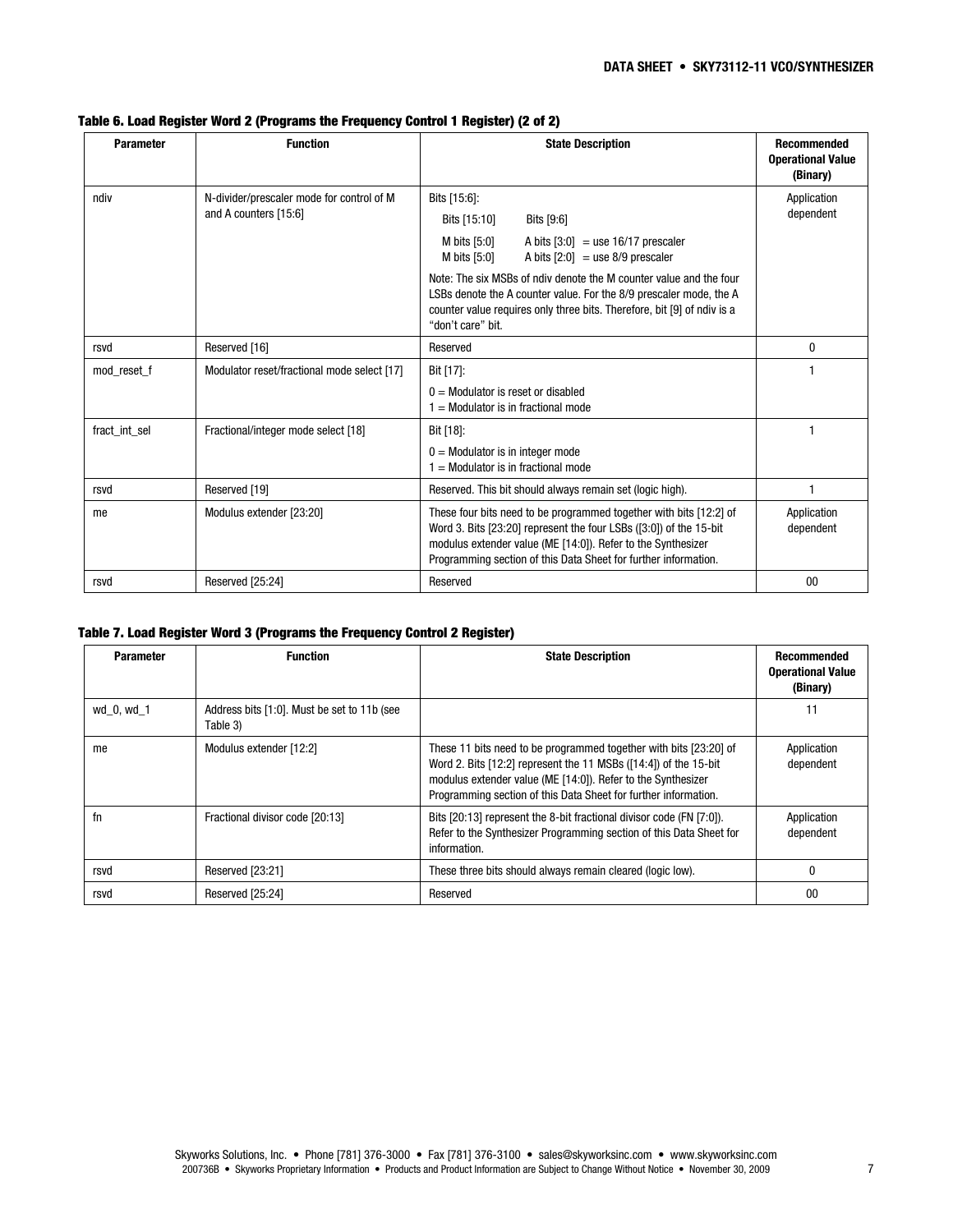#### **Table 8. DPLL Digital Control Bits**

| <b>Serial Port Name</b> | <b>Load Register Word 1 Bit</b> | <b>Recommended Operating Value (Binary)</b> |
|-------------------------|---------------------------------|---------------------------------------------|
| dpll_clk_dly(0)         | $\overline{c}$                  | 0                                           |
| dpll_clk_dly(1)         | 3                               | 0                                           |
| dpll_temp_comp(0)       | 4                               | 0                                           |
| dpll_temp_comp(1)       | 5                               | 0                                           |
| dpll_temp_comp(2)       | 6                               | 0                                           |
| dpll_temp_comp(3)       | 7                               | 0                                           |
| dpll_temp_comp(4)       | 8                               | 0                                           |
| dpll_temp_comp_en       | 9                               | 0                                           |
| dpll_ext_test(0)        | $10$                            | 0                                           |
| dpll_ext_test(1)        | 11                              | 0                                           |
| dpll_ext_test(2)        | 12                              | 0                                           |
| dpll_ext_test(3)        | 13                              | 0                                           |
| dpll_ext_test(4)        | 14                              | 0                                           |
| dpll_ext_test(5)        | 15                              | 0                                           |
| dpll_ext_test(6)        | 16                              | 0                                           |
| dpll_ext_test(7)        | 17                              | 0                                           |
| dpll_flag_override      | 18                              | 0                                           |
| dpll_flag_value         | 19                              | 0                                           |



**Figure 5. VCO Auto-Tuning Enable Process Flow Due to POR or Frequency Change**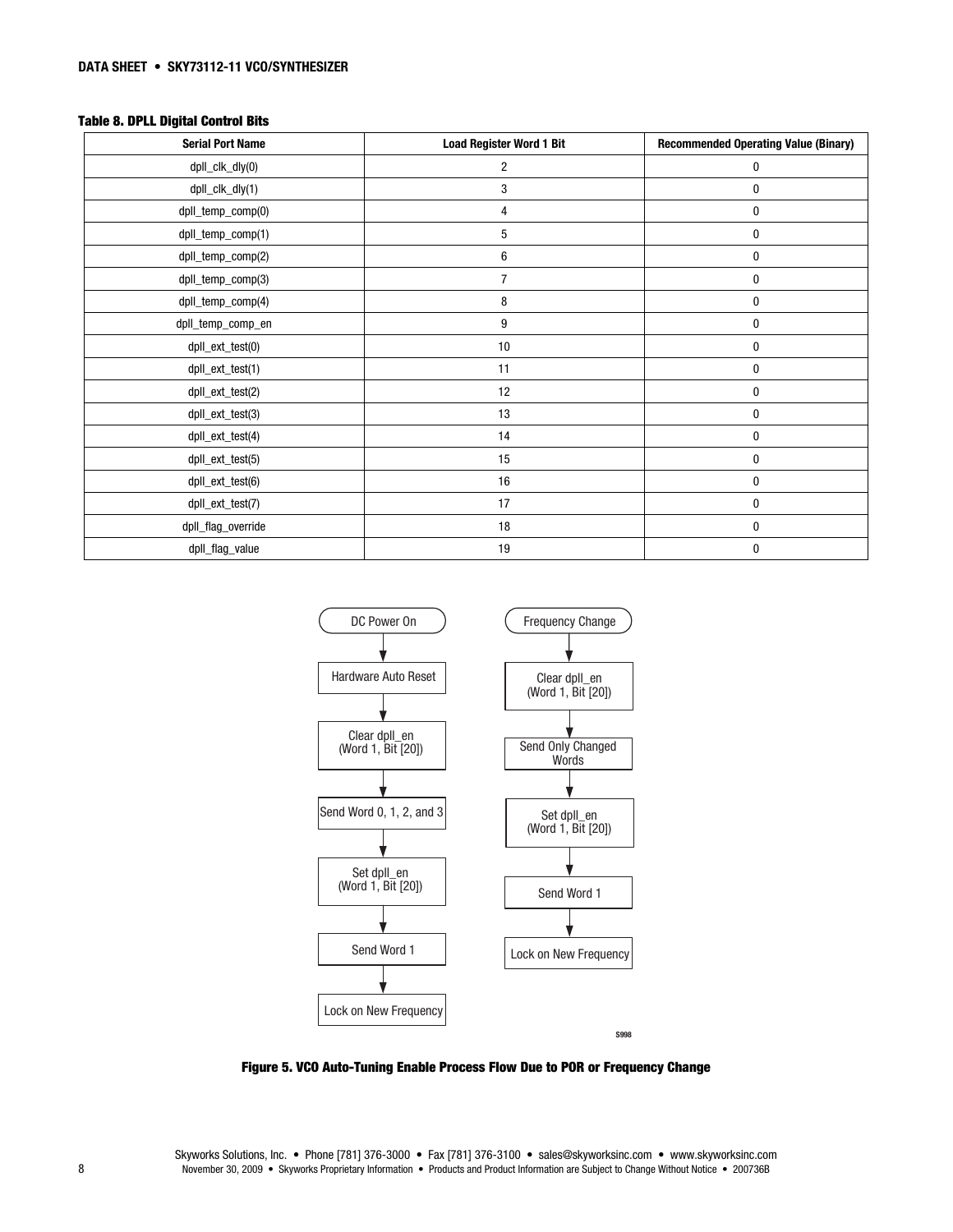

**Figure 7. VCO Auto-Tuning @ 850 MHz Frequency Settling** 

#### **VCO Prescalers**

The VCO prescalers divide the VCO output signal by either 16/17 or 8/9. The  $\Sigma\Delta$  modulator determines whether to divide by 16 or 17 in the 16/17 mode, or whether to divide by 8 or 9 in the 8/9 mode. The 8/9 mode provides the best performance for the SKY73112-11.

#### **N-Counter**

The N-counter consists of two asynchronous ripple counters, a 6-bit M-counter and a 4-bit A-counter. The M-counter determines the counts using the lower division ratio in the prescaler (8 or 16); the A-counter determines the counts using the upper division ratio (9 or 17).

The total N-counter divider ratio for the 8/9 mode is 56 ( $8 \times 7$ ) minimum; for the 16/17 mode, the ratio is 240 (16  $\times$  15) minimum.

By changing the counter setting at each reference clock cycle, the Modulated Fractional Divider (MFD) achieves the desired noise shaping.

#### **VCO MFD Block**

The MFD block divides down the prescaler output to the Phase Locked Loop (PLL) reference frequency. A third order cascaded  $\Sigma\Delta$  modulation technique minimizes spurs through randomization of the division ratio.

The MFD block controls the division ratio by dynamically programming the M and A counters in the N-counter.

#### **Phase Detector and Charge Pump**

The phase detector and charge pump detect and integrate the phase and frequency errors of the divided down VCO output versus the reference clock. This results in a feedback adjustment of the control voltage for the VCO.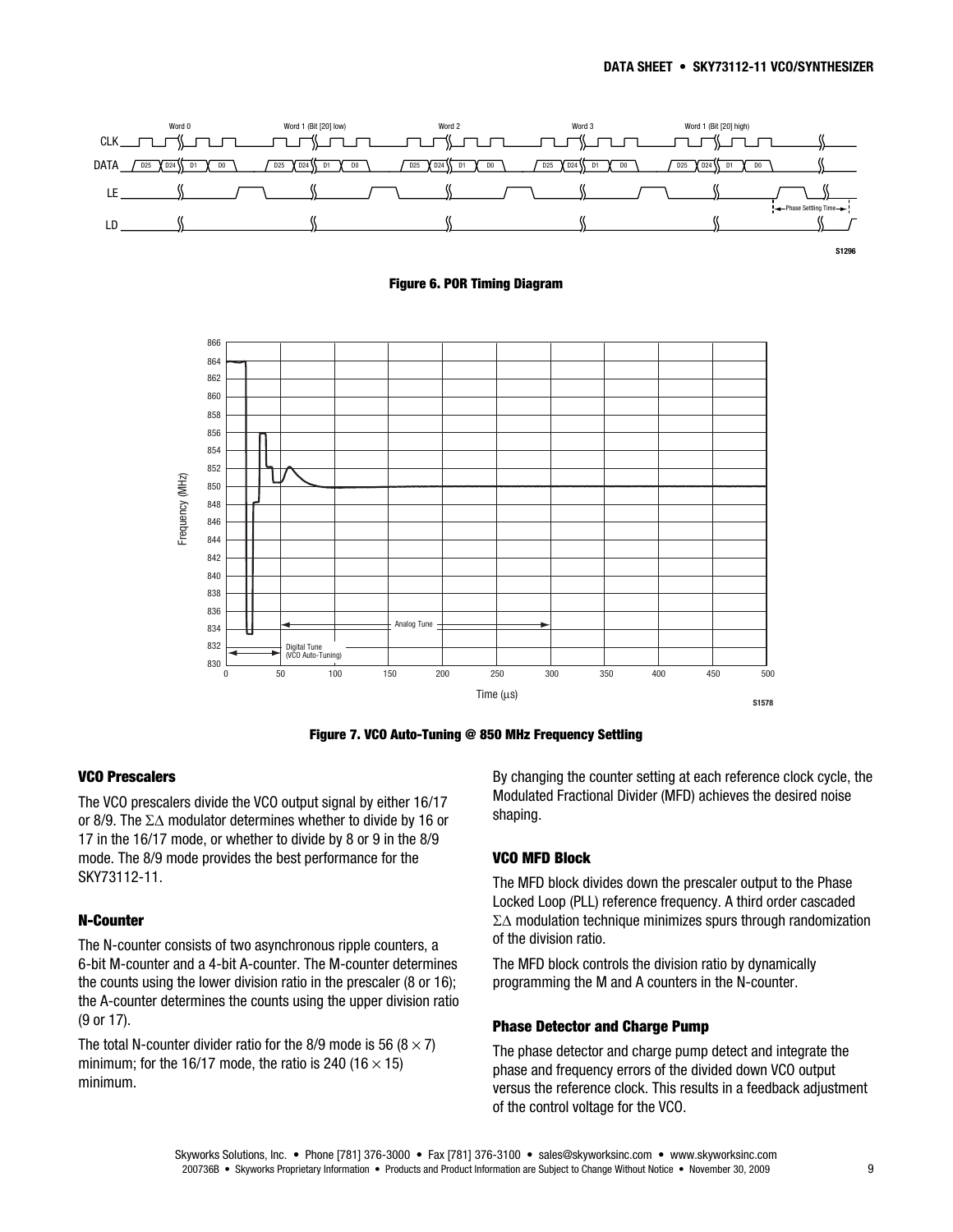#### **Lock Detect**

Lock detection circuitry provides a CMOS logic level indication when the PLL is frequency locked (high when locked). Normally, pin 22 (LD) is used for lock detect output. This pin can also be programmed as the R1 divider output, N-divider output, or DPLL test output. Pin 22 is controlled by Word 0, bits [17:15].

#### **Reference Input Divider**

The R-counter (reference input clock divider) consists of three divide-by-two blocks and one multiplexer controlled by the rdiv[3:2] parameter in Word 2. The R1 divider is used to select a divide-by-one, two, four, or divide-by-eight function.

The integral loop filter (see Figure 1) is designed to operate at an internal comparison frequency of approximately 6.5 MHz. The input reference signal must be divided using the rdiv [3:2] bits in Word 2 to closely match this frequency. Further optimization of the loop filter bandwidth may be accomplished using the cp\_output [4:2] bits in Word 0.

#### **Reference Buffer Bandwidth**

The two-bit parameter ref\_bw\_sel adjusts the operating point of the input buffer to compensate for different reference signal sources. Generally the best setting is 50 MHz, but this could vary depending on the source used.

#### **Synthesizer Output Switch**

An on-chip switch is integrated into the SKY73112-11 RF output after the balun and is controlled by the SW\_EN signal (pin 4) as indicated below:

| SW EN Input | <b>Synthesizer Output</b> |
|-------------|---------------------------|
| Hiah        | 0n                        |
| Low         | 0ff                       |

The switch provides >50 dB isolation at the synthesizer RF output. This allows the SKY73112-11 to be used for GSM applications.

#### **Synthesizer Programming**

To program the synthesizer to the correct frequency, values for the N-counter (both M and A portions), fractional divisor (FN), and fractional modulus extender (ME) are needed. These values are used to determine the total divider ratio,  $D_{Total}$ , according to Equation 1:

$$
D_{\text{Total}} = N_{\text{actual}} + FN_{\text{actual}} + ME_{\text{actual}} + 3.5 \tag{1}
$$

Where:  $N_{actual}$  = the actual value of the N-counter

 $FN_{actual}$  = the actual fractional divisor

 $ME_{actual}$  = the actual fractional modulus extender

Because of the way the  $\Delta\Sigma$  modulator is implemented in the SKY73112-11, the number 3.5 must be added to the division number to obtain the final division ratio.

The calculated value for  $D_{Total}$  can then be used to determine the correct synthesizer frequency, RF:

$$
RF = \frac{F_{REF}}{RI} \times D_{Total}
$$
 (2)

Where:  $F_{REF}$  = the reference frequency

 $R1$  = the reference divider radio

The 6-bit M-counter and the 4-bit A-counter portions of the Ncounter are calculated according to the following relationships:

 $N_{actual}$  is the actual N-counter value and is the integer portion of  $(D_{Total} - 3.5)$ :

$$
N_{actual} = M_{actual} \times P + A_{actual}
$$
 (3)

If:  $M = M_{actual}$  (binary number, fit to six bits)

 $A = A_{actual}$  (binary number, fit to four bits)

Then:  $N = M \times 2^4 + A$ 

Where: N is the number to be programmed into the N-counter.

The synthesizer has a selectable prescaler of 8/9 or 16/17. If the 16/17 prescaler is used:

$$
P=2^4=16
$$

In this case,  $N$  is the same as  $N_{actual}$ ,  $M$  is equal to the six MSBs of  $N_{actual}$ , and A is equal to the four LSBs of  $N_{actual}$ .

If the 8/9 prescaler is used:

 $P = 8$ 

Here,  $N$  is not equal to  $N_{actual}$ . The A-counter portion only uses the three LSBs (the  $4<sup>th</sup>$  bit of the A-counter is a "don't care" bit).

*NOTE:* The minimum actual N counter value for the 8/9 mode is  $8 \times 7 = 56$ , and for the 16/17 mode is 16 x 15 = 240.

The fractional divisor code (FN) sets the fractional-N modulo up to 256 modulo according to the following equation:

$$
FN_{actual} = D_7\left(\frac{1}{2}\right) + D_6\left(\frac{1}{2^2}\right) + D_5\left(\frac{1}{2^3}\right) + \dots + D_0\left(\frac{1}{2^8}\right) \tag{4}
$$

The value of  $FN$  is equal to the binary representation of 256 (or  $2<sup>8</sup>$ )  $\times$  FN<sub>actual</sub>, or:

$$
FN = D_7 \times 2^7 + D_6 \times 2^6 + D_5 \times 2^6 + \ldots D_0
$$

The fractional modulo can be extended up to  $2<sup>23</sup>$  using the modulo extender (ME) if required:

$$
ME_{actual} = D_{14}(1/2^{9}) + D_{13}(1/2^{10}) + D_{12}(1/2^{11}) + \ldots + D_{0}(1/2^{23})
$$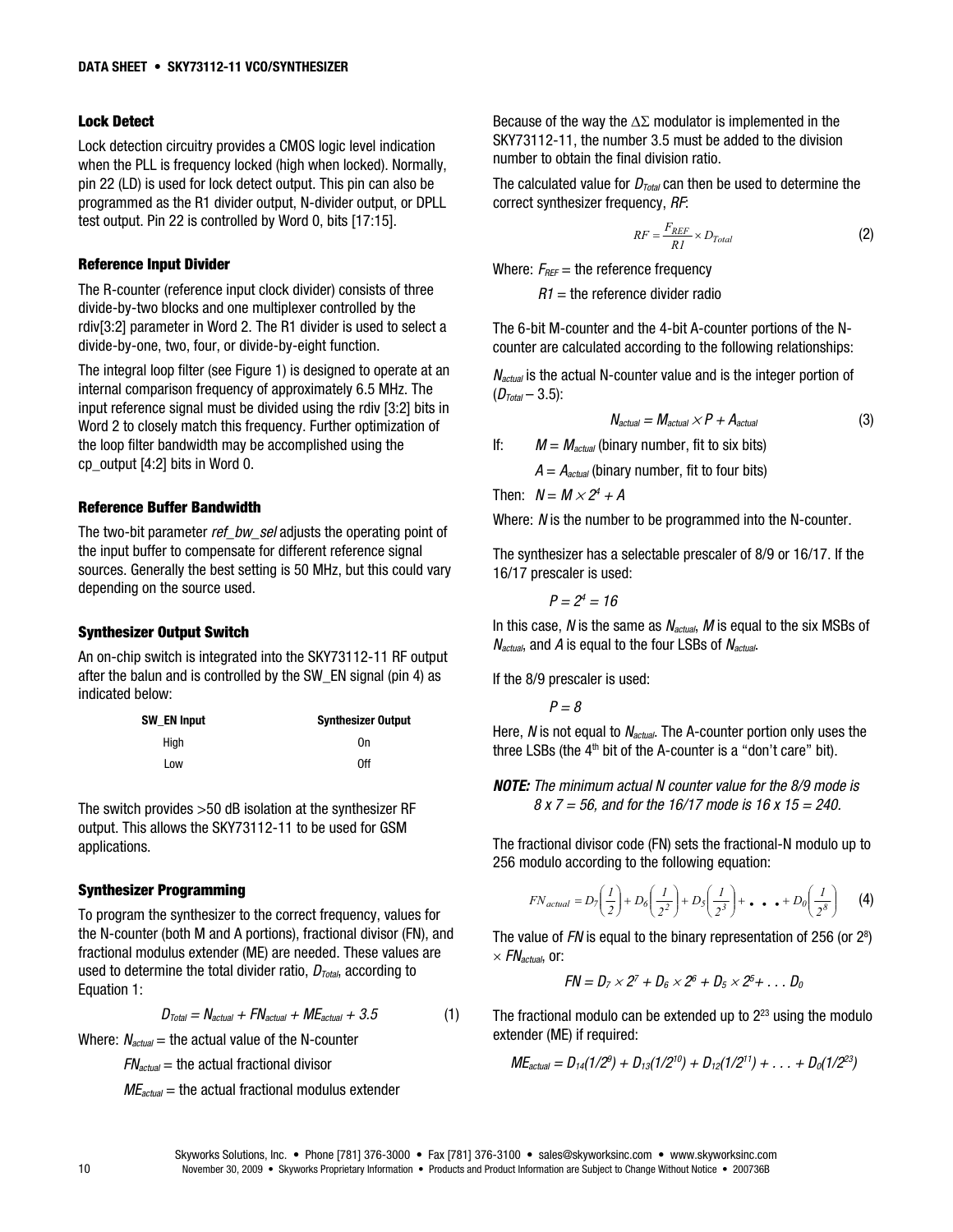The value of ME is equal to the binary representation of the integer part of  $2^{23} \times \text{ME}_{actual}$ , or:

$$
ME = D_{14} \times 2^{14} + D_{13} \times 2^{13} + D_{12} \times 2^{12} + \dots D_0
$$

#### **Example :**

A desired synthesizer frequency of 850 MHz is required using a crystal frequency of 52 MHz and an 8/9 prescaler. Since the maximum internal reference frequency is 25 MHz, the crystal frequency needs to be divided; a reference divider ratio of 8 is used for this example.

Restating Equation (2) as a function of  $D_{Total}$ :

 $D_{\text{Total}} = (850 \times 8)/52 = 130.7692307692308$ 

Where:  $RF = 850$ 

 $R1 = 8$ 

$$
F_{\text{REF}}=52
$$

Determine  $N_{actual}$  by subtracting 3.5 from  $D_{Total}$  and removing the fractional portion:

$$
D_{\text{Total}} - 3.5 = 127.2692307692308
$$

Using Equation (3):

$$
N_{actual} = 127 = M_{actual} \times P + A_{actual}
$$

where:  $M_{actual} = 15$ 

$$
P = 8
$$

$$
A_{actual} = 7
$$

 $M = M<sub>actual</sub> = 15 = 001111b$  (the six MSBs)

 $A = A_{actual} = 7 = 0111b$  (the four LSBs)

 $N = M \times 2^4 + A = 0011110111b$  (the value programmed)

Multiply the fractional portion that was removed in the previous step by 256 and remove the fractional portion of the result to determine FN:

 $0.2692307692308 \times 256 = 68.9230769230848$ 

 $FN = 68 = 01000100b$  (the value programmed)

Divide FN by 256 to determine the actual fractional part,  $FN<sub>actual</sub>$ :

 $FN_{actual} = 68/256 = 0.265625$ 

Subtract this result from the fractional portion of  $D_{Total}$  – 3.5 to determine the actual fractional modulus extender,  $ME_{actual}$ :

$$
ME_{actual} = (D_{Total} - 3.5 - N_{actual}) - FN_{actual}
$$
  
= 0.2692307692308 - 0.265625  
= 0.0036057692308

Multiply this result by 8388608 (the 23-bit  $\Delta\Sigma$  modulator value,  $2^{23}$ ) and remove the fractional portion to determine the value of ME:

 $0.0036057692308 \times 8388608 = 30247.3846156427264$ 

 $ME = 30247 = 111011000100111b$  (the value programmed). Refer to Tables 6 and 7 for the location of the resulting bits in the ME parameter.

#### **Package and Handling Information**

Since the device package is sensitive to moisture absorption, it is baked and vacuum packed before shipping. Instructions on the shipping container label regarding exposure to moisture after the container seal is broken must be followed. Otherwise, problems related to moisture absorption may occur when the part is subjected to high temperature during solder assembly.

The SKY73112-11 is rated to Moisture Sensitivity Level 3 (MSL3) at 260  $\degree$ C. It can be used for lead or lead-free soldering. For additional information, refer to Skyworks Application Note, PCB Design and SMT Assembly/Rework Guidelines for MCM-L Packages, document number 101752.

Care must be taken when attaching this product, whether it is done manually or in a production solder reflow environment. Production quantities of this product are shipped in a standard tape and reel format. For packaging details, refer to the Skyworks Application Note, Tape and Reel, document number 101568.

#### **Circuit Design Considerations**

The following design considerations are general in nature and must be followed regardless of final use or configuration

- 1. Paths to ground should be made as short and as low impedance as possible.
- 2. The ground pad of the SKY73112-11 provides critical electrical grounding requirements. Design the connection to the ground pad to provide the best electrical connection to the circuit board. Multiple vias to the grounding layer are recommended to connect the top layer ground area to the main ground layer.
- 3. Skyworks recommends including external bypass capacitors on the VDD voltage input (pin 37) of the device. These capacitors should be placed as close as possible to the VDD input pin.
- 4. A 50  $\Omega$  impedance trace is needed for the RF OUT (pin 10) line.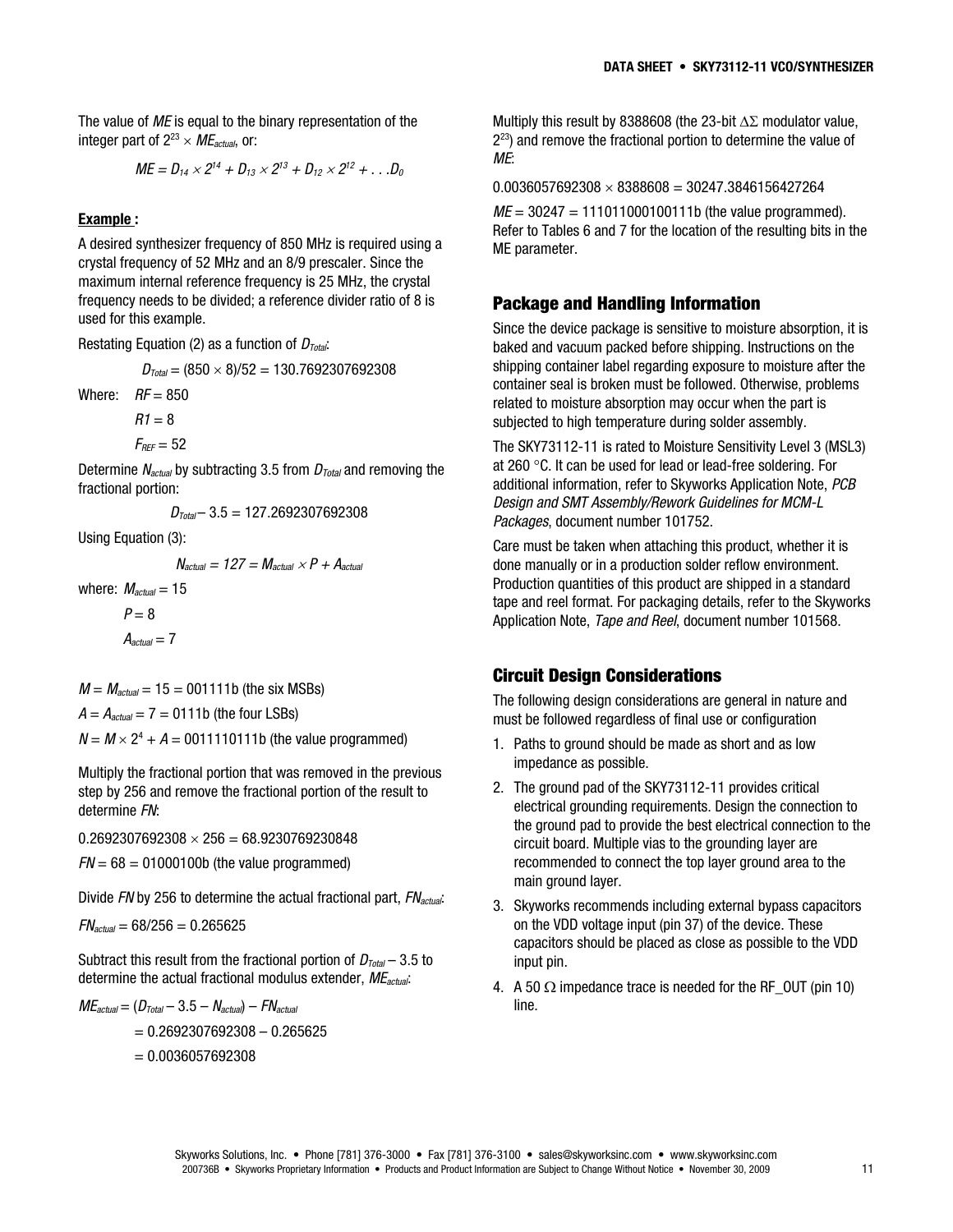#### **Electrical and Mechanical Specifications**

The absolute maximum ratings of the SKY73112-11 are provided in Table 9. The recommended operating conditions are specified in Table 10 and electrical specifications are provided in Table 11. Spur suppression measurements are provided in Table 12. Measurement plots for single sideband phase noise and settling time are shown in Figures 8 and 9, respectively.

Typical performance characteristics of the SKY73112-11 are illustrated in Figures 10 through 27.

A typical application schematic for the SKY73112-11 is provided in Figure 28. The PCB layout footprint for the SKY73112-11 is provided in Figure 29. Figure 30 shows the package dimensions for the 38-pin MCM and Figure 31 provides the tape and reel dimensions.

#### **Electrostatic Discharge (ESD) Sensitivity**

The SKY73112-11 ESD threshold level is 250 VDC for the RF\_OUT pin and 2000 VDC for all other pins using Human Body Model (HBM) testing.

To avoid latent or visible ESD damage, always follow proper ESD handling precautions.

#### **Table 9. SKY73112-11 Absolute Maximum Ratings (Note 1)**

| <b>Parameter</b>              | Symbol     | Min   | Typical | <b>Max</b> | <b>Units</b> |
|-------------------------------|------------|-------|---------|------------|--------------|
| Supply voltage                | <b>VCC</b> |       | 5.0     | 5.5        |              |
| Input voltage (CLK, DATA, LE) |            |       |         | 4.6        |              |
| Operating temperature         | Top        | $-40$ |         | $+85$      | $\circ$      |
| Storage temperature           | l st       | $-40$ |         | $+150$     | $\circ$      |

**Note 1**: Exposure to maximum rating conditions for extended periods may reduce device reliability. There is no damage to device with only one parameter set at the limit and all other parameters set at or below their nominal values. Exceeding any of the limits listed here may result in permanent damage to the device.

*CAUTION*: Although this device is designed to be as robust as possible, Electrostatic Discharge (ESD) can damage this device. This device must be protected at all times from ESD. Static charges may easily produce potentials of several kilovolts on the human body or equipment, which can discharge without detection. Industry-standard ESD precautions should be used at all times. All pins are rated for a Human Body Model (HBM) Class 1A ESD withstand threshold voltage (250 V).

#### **Table 10. SKY73112-11 Recommended Operating Conditions**

| <b>Parameter</b>                                                                                           | <b>Symbol</b>                | Min                                                       | <b>Typical</b> | Max        | <b>Units</b> |
|------------------------------------------------------------------------------------------------------------|------------------------------|-----------------------------------------------------------|----------------|------------|--------------|
| Supply voltage                                                                                             | <b>VCC</b>                   | 4.75                                                      | 5.00           | 5.25       | V            |
| Input voltage (CLK, DATA, LE) (Note 1):<br>Low level<br>High level                                         |                              | 1.4                                                       | 3.3            | 0.6<br>3.6 | ٧<br>٧       |
| Output voltage (LD) with 18 $k\Omega$ load from<br>VCC PLL:<br>Low level, unlocked<br>High level, unlocked |                              | 2.4                                                       |                | 0.4        | V<br>V       |
| Reference frequency input voltage (FREF,<br>pin 23)                                                        | <b>FREF<sub>IN</sub></b>     | 0.5                                                       | 1.0            | 1.5        | Vp-p         |
| RF output switch enable:<br>High<br>Low                                                                    | <b>SWENH</b><br><b>SWENL</b> | 2.2                                                       |                | 0.8        | ٧<br>٧       |
| Load connected to RF output                                                                                |                              | 50 $\Omega$ , maximum VSWR (load input) 2.0:1, all phases |                |            |              |

**Note 1**: The CLK, DATA, and LE signals are internally 3.3 V DC. **DO NOT** drive these signals to 5 V.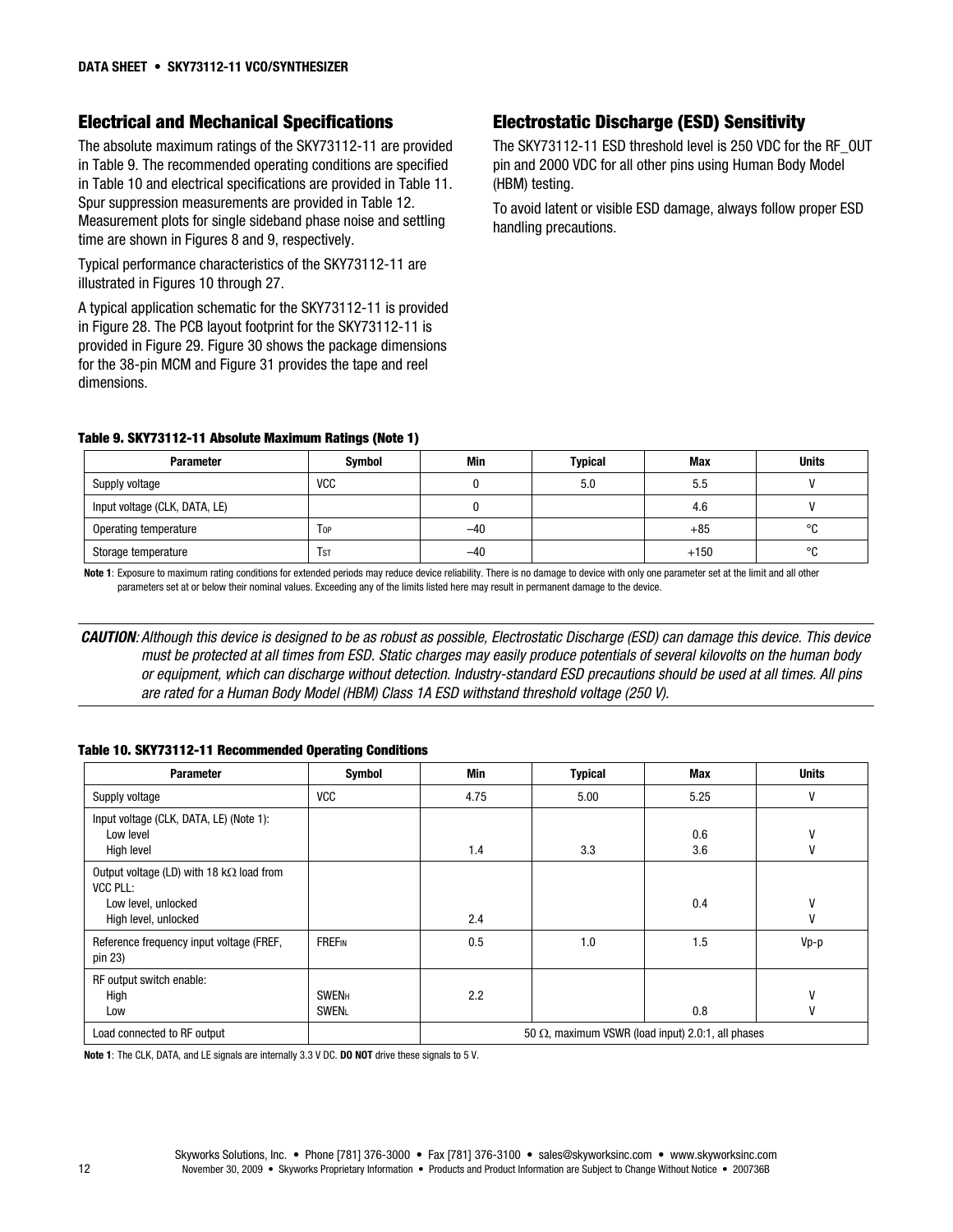#### **Table 11. SKY73112-11 Electrical Characteristics (Note 1) (Note 2)**

| (VCC = 5 V, Tc = 25 °C, Charge Pump Current = 600 μA, Free = 52 MHz, Reference Input Divider = 8, Prescale Divider = 8/9, Unless |  |
|----------------------------------------------------------------------------------------------------------------------------------|--|
| Otherwise Noted)                                                                                                                 |  |

| <b>Parameter</b>                                                                                                            | <b>Symbol</b> | <b>Test Conditions</b> | <b>Min</b> | <b>Typical</b>                                                    | <b>Max</b>                                                        | <b>Units</b>                                                       |
|-----------------------------------------------------------------------------------------------------------------------------|---------------|------------------------|------------|-------------------------------------------------------------------|-------------------------------------------------------------------|--------------------------------------------------------------------|
| Oscillation frequency                                                                                                       |               |                        | 750        |                                                                   | 850                                                               | <b>MHz</b>                                                         |
| Reference frequency                                                                                                         |               |                        |            | 13                                                                | 52                                                                | <b>MHz</b>                                                         |
| Phase detector frequency                                                                                                    |               |                        |            | 6.5                                                               |                                                                   | <b>MHz</b>                                                         |
| PLL loop bandwidth                                                                                                          |               |                        |            | 25                                                                |                                                                   | kHz                                                                |
| Output level                                                                                                                |               |                        | $-1$       | $\mathbf{0}$                                                      | $+4$                                                              | dBm                                                                |
| Output impedance                                                                                                            |               |                        |            | 50                                                                |                                                                   | $\Omega$                                                           |
| <b>Output VSWR</b>                                                                                                          |               |                        |            |                                                                   | 2:1                                                               | $\overline{\phantom{a}}$                                           |
| Reference frequency input (FREF)<br>impedance                                                                               |               |                        | 470        |                                                                   |                                                                   | $\Omega$                                                           |
| Harmonic suppression:<br>2 <sup>nd</sup> harmonic<br>3rd harmonic                                                           |               |                        |            | $-25.0$<br>$-58.0$                                                | $-19.5$<br>$-30.0$                                                | dBc<br>dBc                                                         |
| Integrated RMS phase noise                                                                                                  |               | 100 Hz to 100 kHz      |            |                                                                   | $\mathbf{1}$                                                      | degrees RMS                                                        |
| Single sideband phase noise offset:<br>@ 10 kHz<br>@ 200 kHz<br>@ 400 kHz<br>@ 600 kHz<br>@ 800 kHz<br>@ 1.8 MHz<br>@ 6 MHz |               |                        |            | $-91$<br>$-128$<br>$-143$<br>$-148$<br>$-151$<br>$-160$<br>$-173$ | $-82$<br>$-122$<br>$-137$<br>$-145$<br>$-149$<br>$-158$<br>$-166$ | dBc/Hz<br>dBc/Hz<br>dBc/Hz<br>dBc/Hz<br>dBc/Hz<br>dBc/Hz<br>dBc/Hz |
| PLL-reference spurious suppression                                                                                          |               |                        |            |                                                                   | $-100$                                                            | dBc                                                                |
| Frequency settling time                                                                                                     |               | Within $\pm 2$ kHz     |            | 250                                                               | 375                                                               | $\mu$ s                                                            |
| Phase settling time                                                                                                         |               | Within $\pm 5$ deg     |            | 300                                                               | 450                                                               | $\mu$ s                                                            |
| Peak phase error                                                                                                            |               |                        |            | 0.75                                                              | 5                                                                 | degrees                                                            |
| Switch isolation                                                                                                            |               |                        |            |                                                                   | $-50$                                                             | dBc                                                                |
| Current consumption                                                                                                         |               |                        |            | 110                                                               | 125                                                               | mA                                                                 |

**Note 1:** Performance is guaranteed only under the conditions listed in this Table.

Note 2: Characterized performance may change if the SKY73112-11 is configured differently than the test conditions specified here. This characterization used a 6.5 MHz fixed comparison frequency for the PLL loop filter. The PLL synthesizer is programmable up to a maximum comparison frequency of 26 MHz but with degraded performance.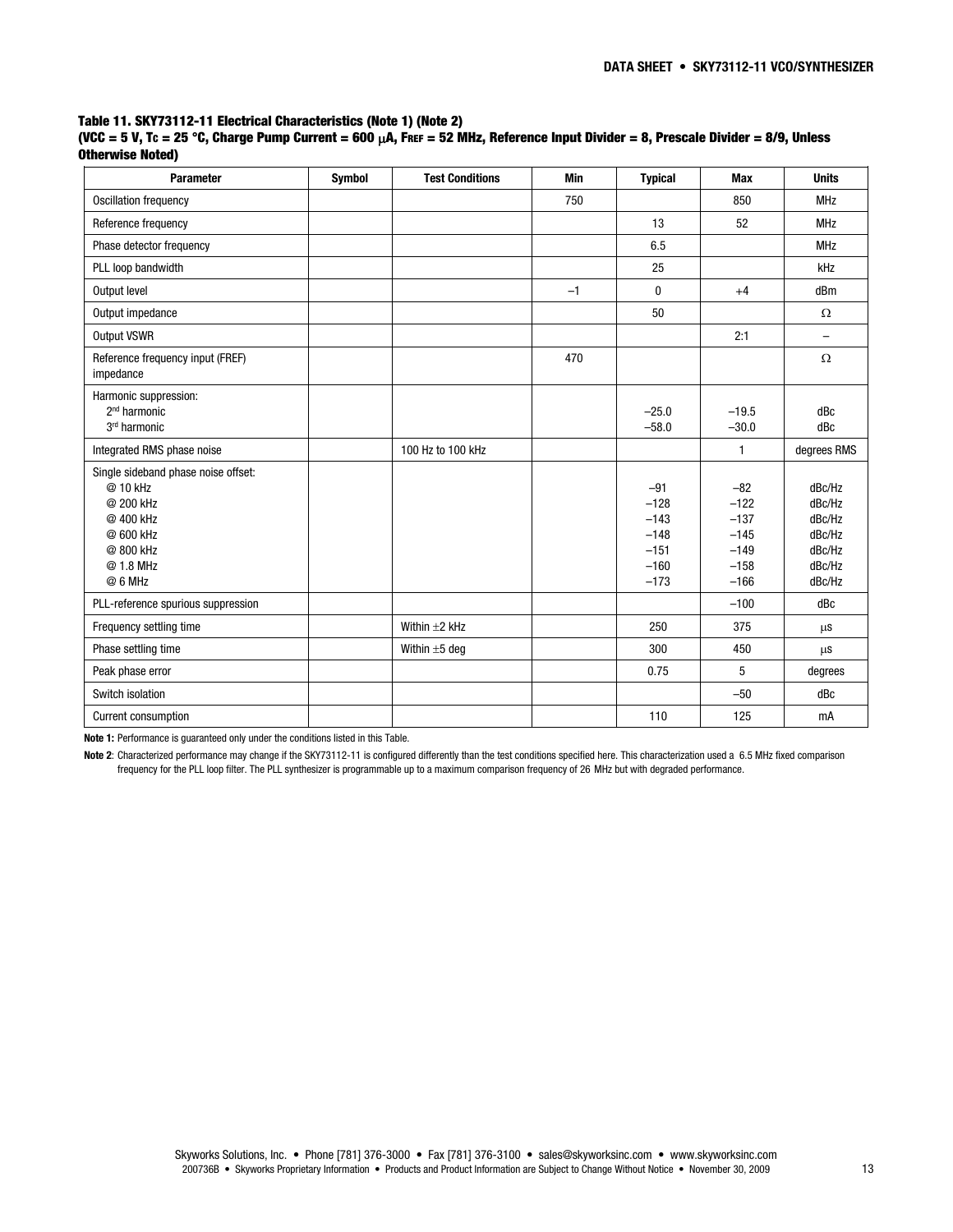| Table 12. SKY73112-11 Spur Suppression Measurements |                                                                                                                                |
|-----------------------------------------------------|--------------------------------------------------------------------------------------------------------------------------------|
|                                                     | (VCC = 5 V, Tc = 25 °C, Charge Pump Current = 600 $\mu$ A, Free = 52 MHz, Reference Input Divider = 8, Prescale Divider = 8/9) |

| <b>Offset from Center Frequency</b> | <b>Frequency (MHz)</b>        |                               |                               |                              |                               |                              |
|-------------------------------------|-------------------------------|-------------------------------|-------------------------------|------------------------------|-------------------------------|------------------------------|
| (Hz)                                | 753                           | 765.5                         | 778                           | 809                          | 825.5                         | 844                          |
| 200-600                             | No spur                       | No spur                       | No spur                       | No spur                      | No spur                       | No spur                      |
| 600-800                             | No spur                       | No spur                       | No spur                       | (688.525 kHz,<br>$-100$ dBc) | No spur                       | No spur                      |
| >800                                | (2163.111 kHz,<br>$-106$ dBc) | (1261.174 kHz,<br>$-106$ dBc) | (1970.487 kHz,<br>$-105$ dBc) | No spur                      | (2193.235 kHz,<br>$-105$ dBc) | (942.270 kHz,<br>$-101$ dBc) |



**Figure 8. Single Sideband Phase Noise Measurements**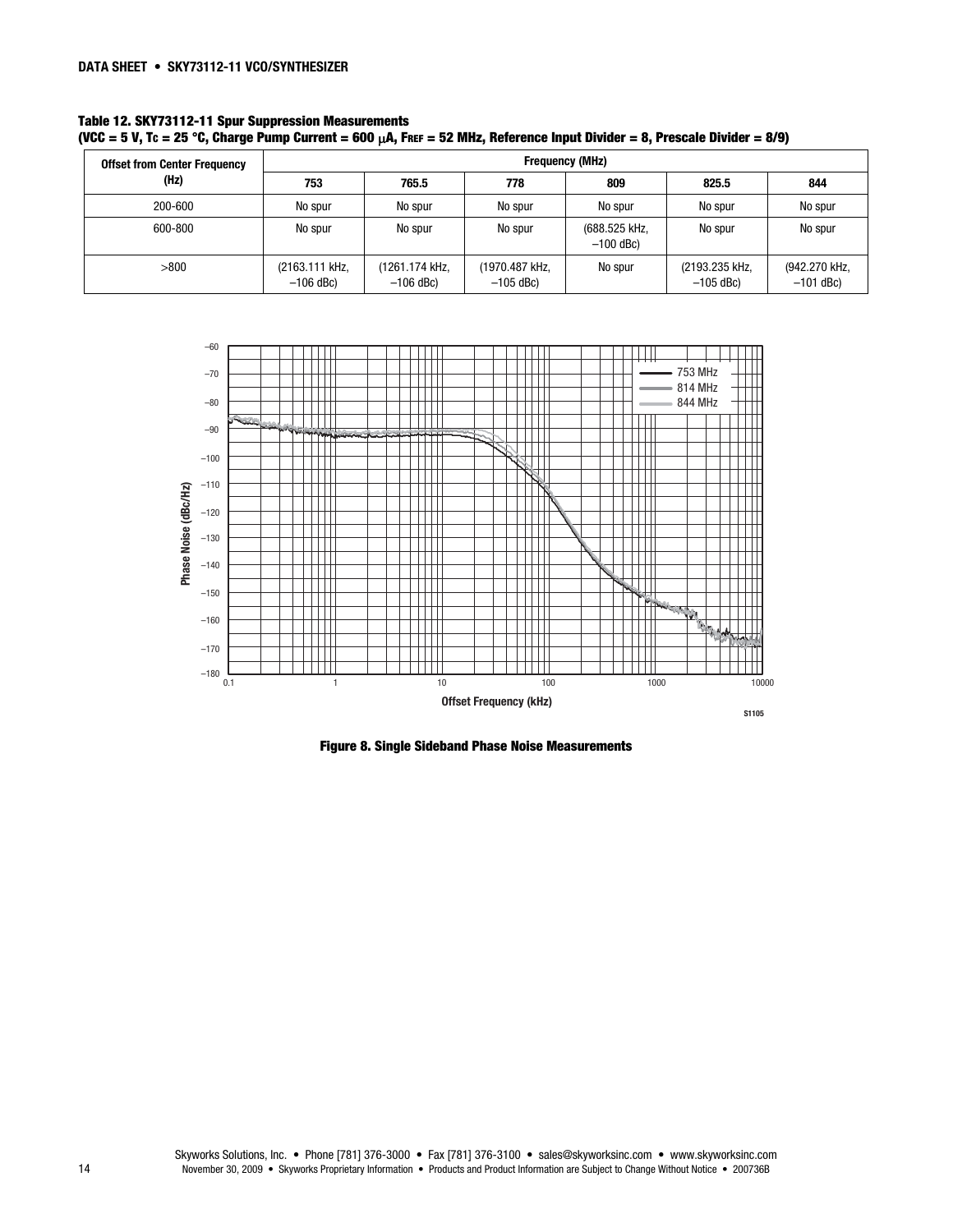





**Figure 10. Output Power vs Frequency and Temperature** 



**Figure 12. Integrated Phase Noise vs Frequency and Temperature** 



**Figure 11. Output Power vs Frequency and Supply Voltage** 



**Figure 13. Integrated Phase Noise vs Frequency and Supply Voltage**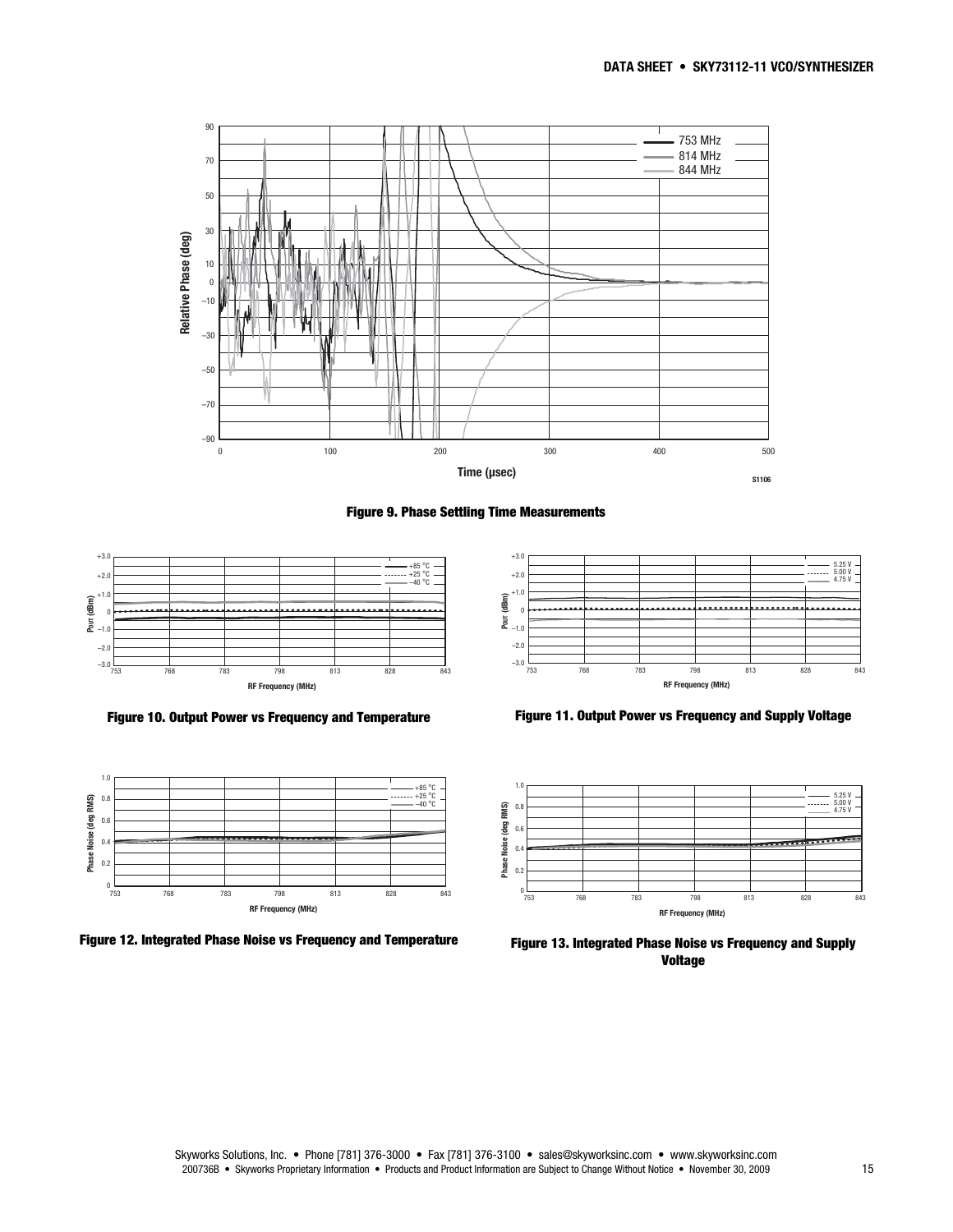

**Figure 14. Phase Settling Time vs Frequency and Temperature** 



**Figure 16. Phase Noise @ 10 kHz Offset vs Frequency and Temperature** 



**Figure 18. Phase Noise @ 200 kHz Offset vs Frequency and Temperature** 



**Figure 20. Phase Noise @ 400 kHz Offset vs Frequency and Temperature** 



**Figure 15. Phase Settling Time vs Frequency and Supply Voltage** 



**Figure 17. Phase Noise @ 10 kHz Offset vs Frequency and Supply Voltage** 



**Figure 19. Phase Noise @ 200 kHz Offset vs Frequency and Supply Voltage** 



**Figure 21. Phase Noise @ 400 kHz Offset vs Frequency and Supply Voltage**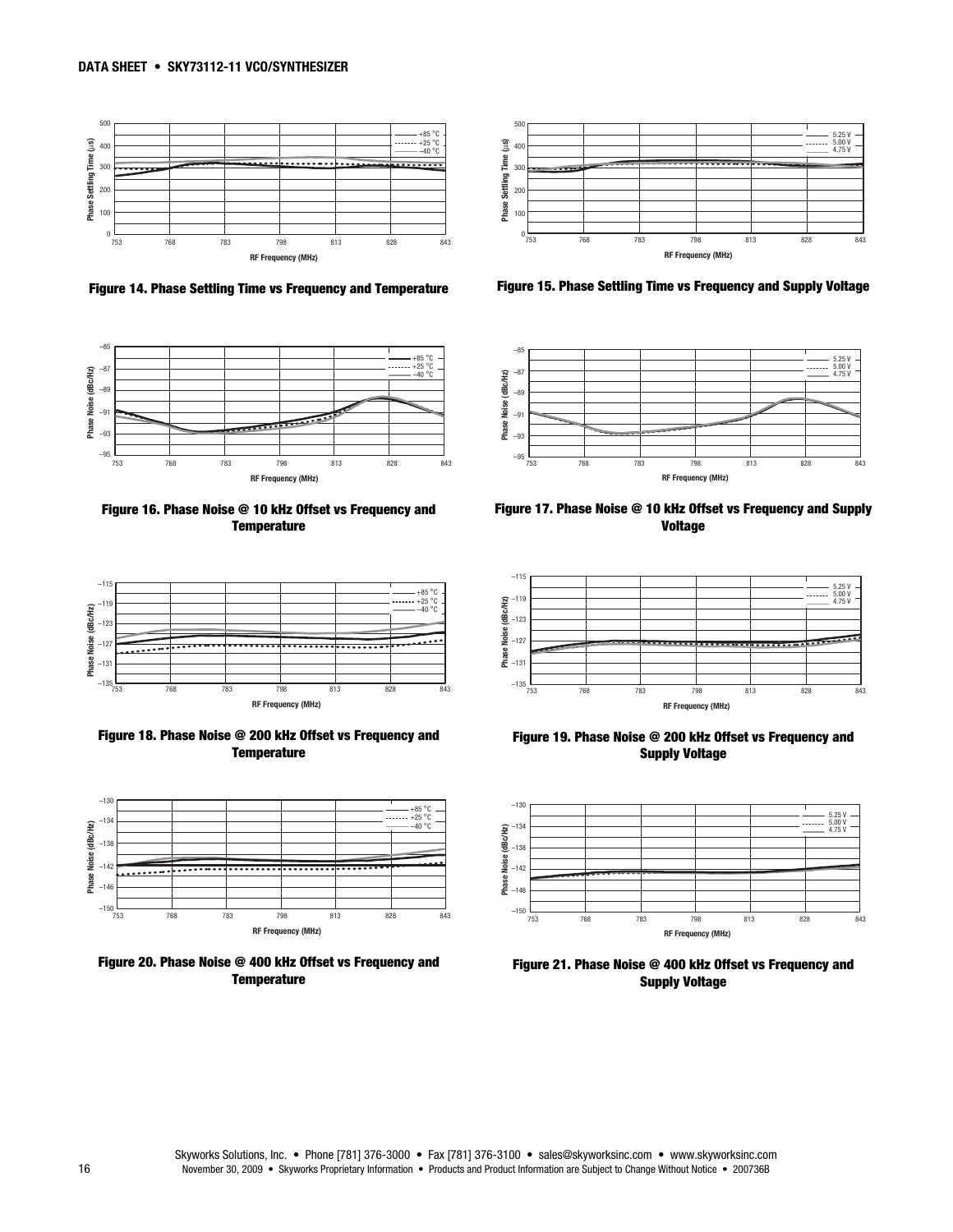

**Figure 22. Phase Noise @ 800 kHz Offset vs Frequency and Temperature** 



**Figure 24. Phase Noise @ 1800 kHz Offset vs Frequency and Temperature** 



**Figure 26. Phase Noise @ 6000 kHz Offset vs Frequency and Temperature** 



**Figure 23. Phase Noise @ 800 kHz Offset vs Frequency and Supply Voltage** 



**Figure 25. Phase Noise @ 1800 kHz Offset vs Frequency and Supply Voltage** 



**Figure 27. Phase Noise @ 6000 kHz Offset vs Frequency and Supply Voltage**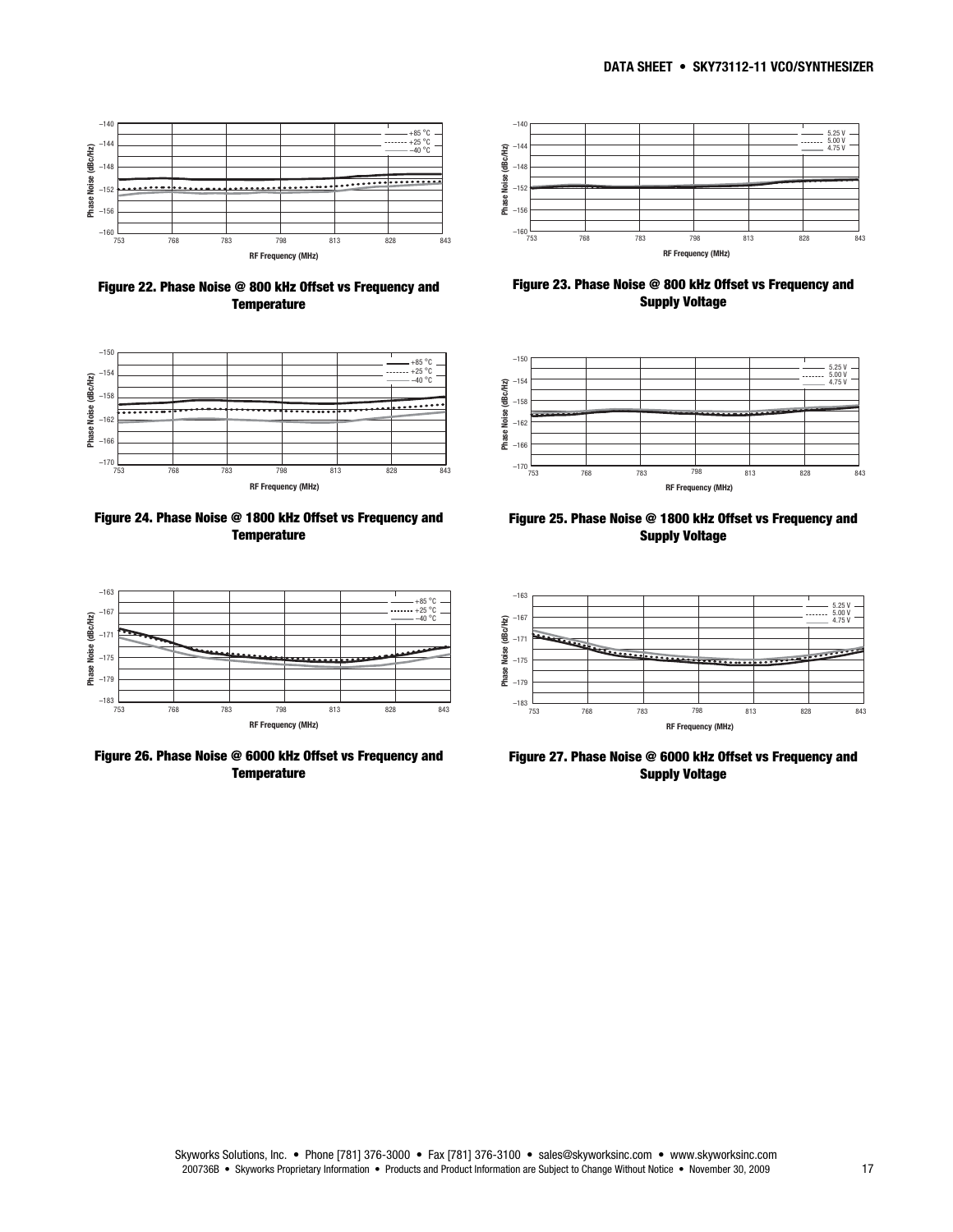

**Figure 28. SKY73112-11 Typical Application Schematic**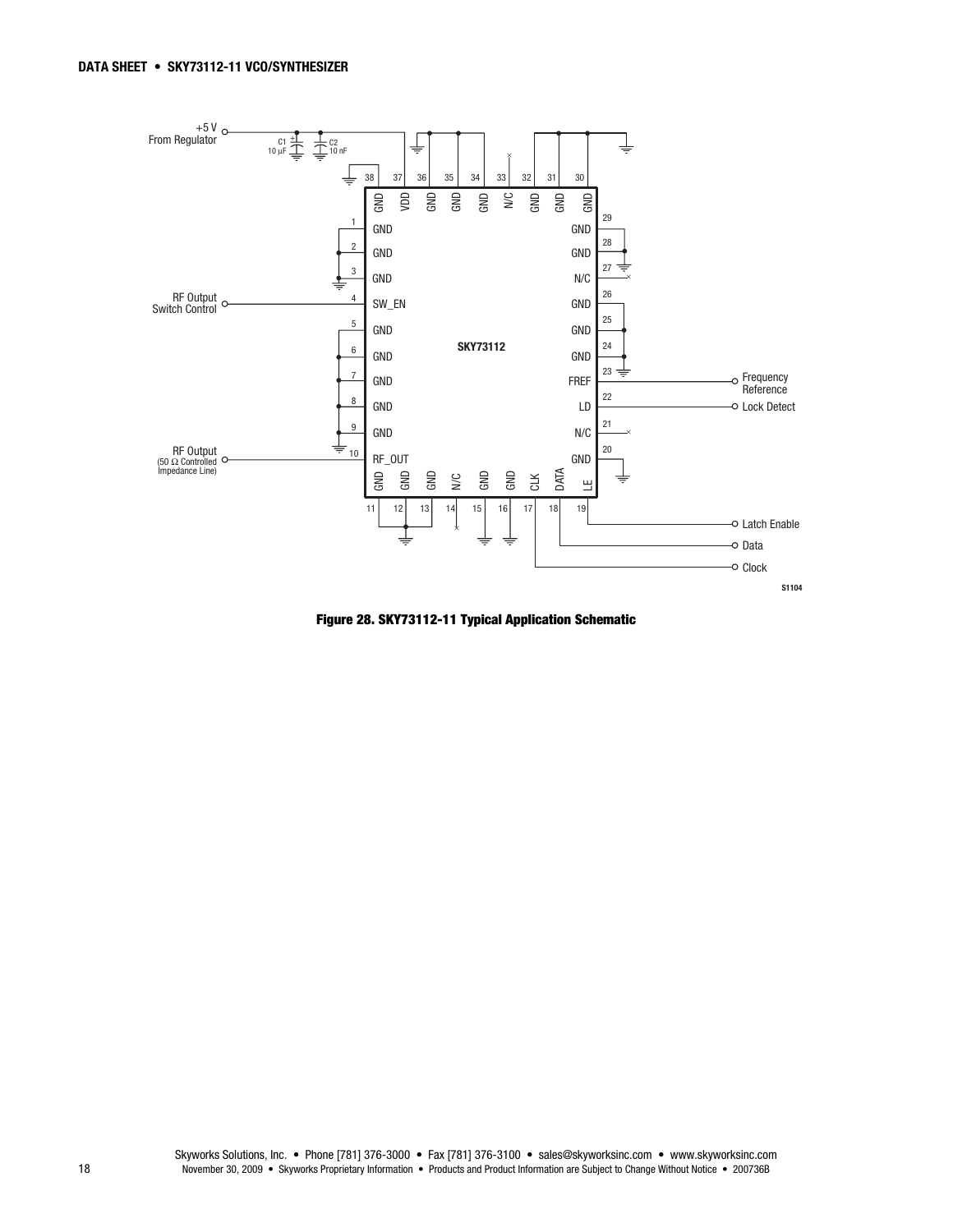

**Figure 29. PCB Layout Footprint for the SKY73112-11 9 x 12 mm MCM**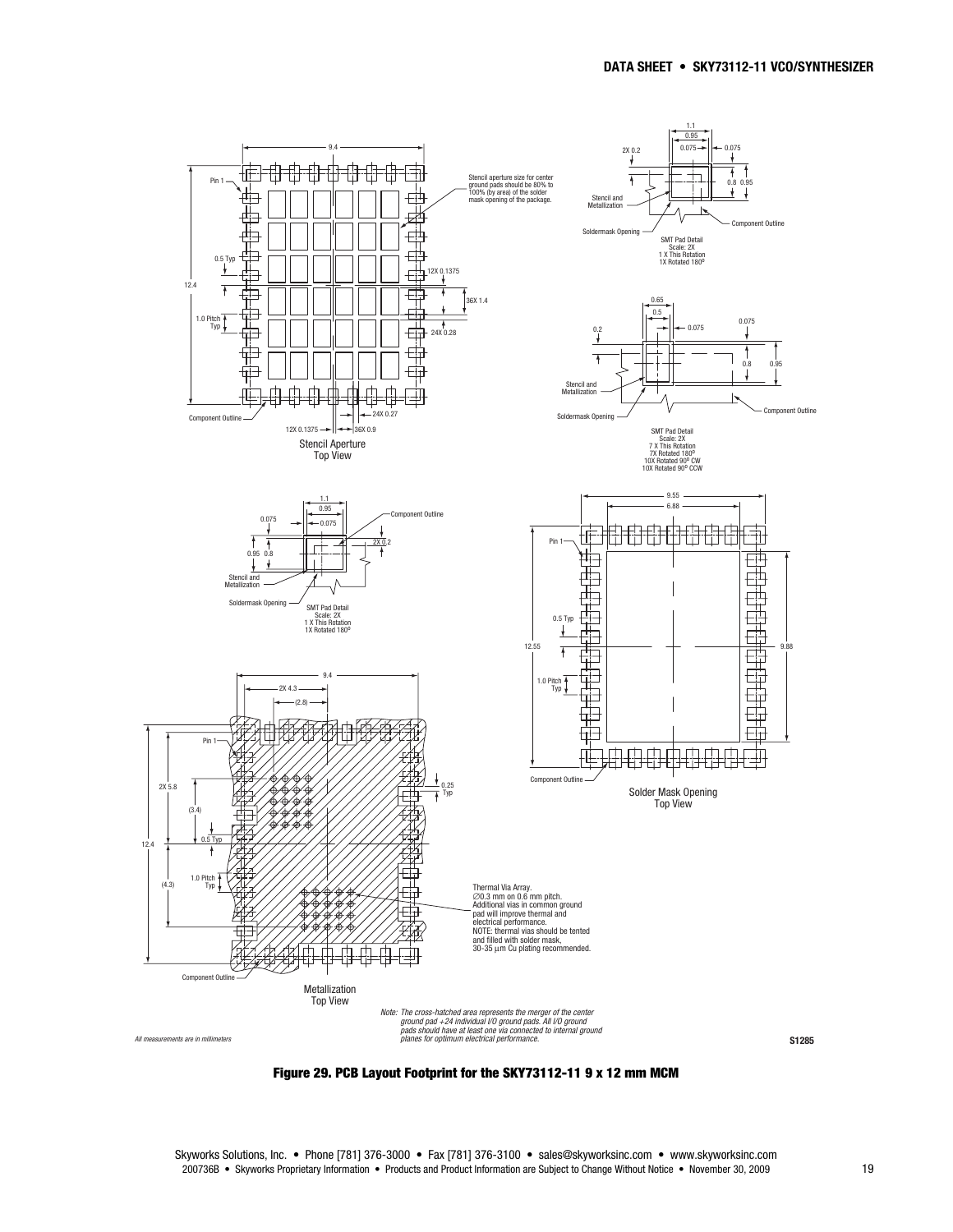

**Figure 30. SKY73112-11 38-Pin MCM Package Dimensions**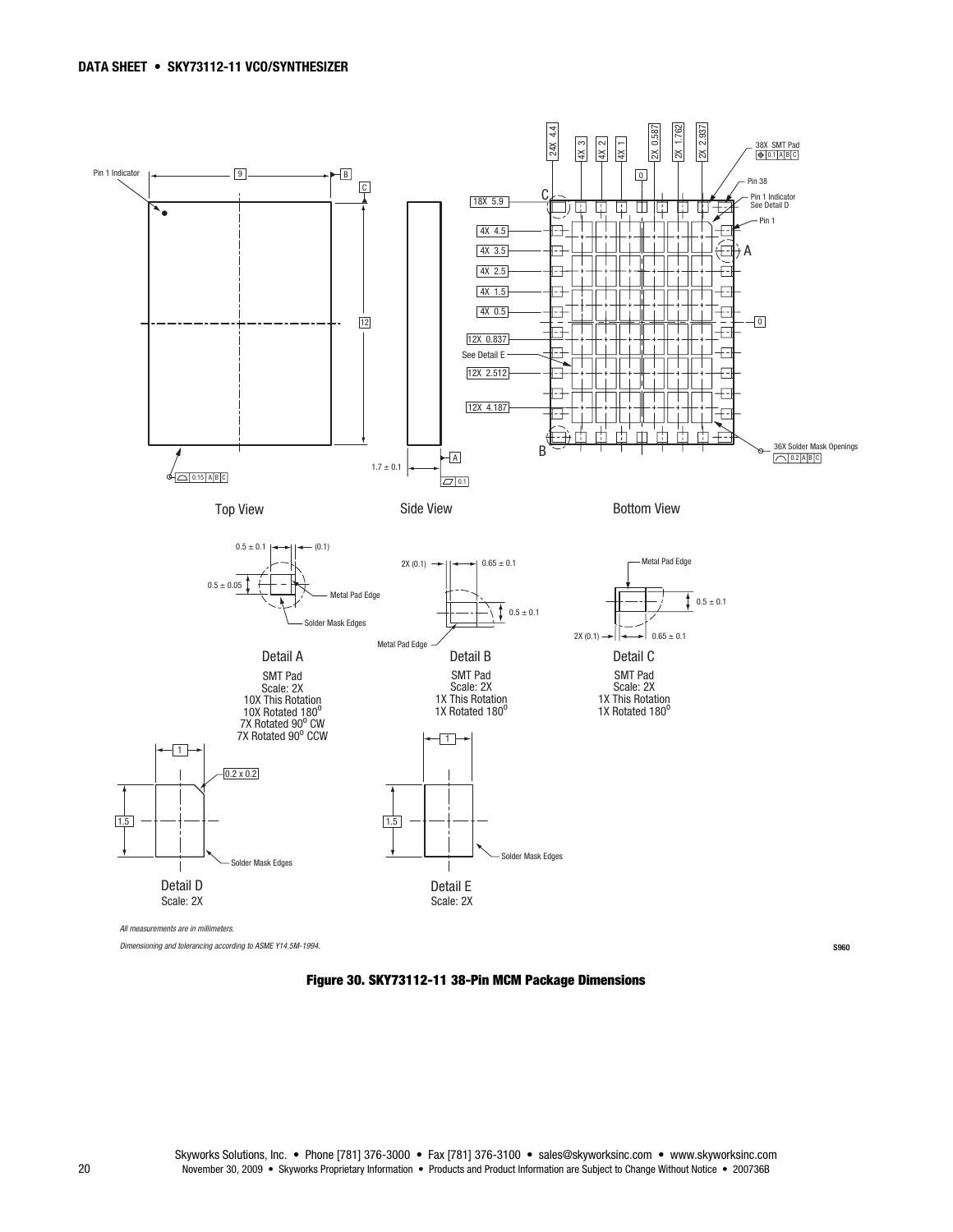